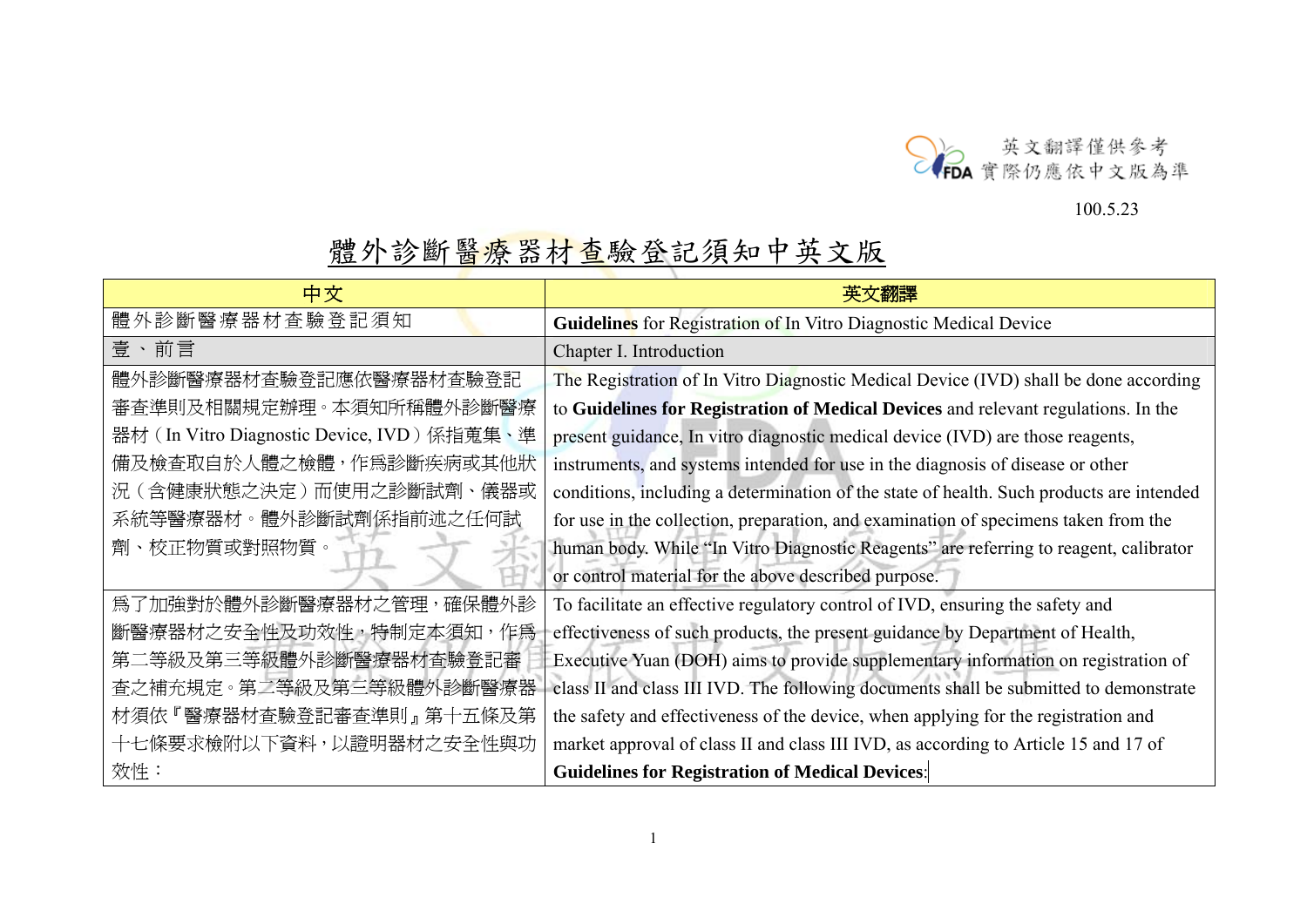| 一、黏貼或裝釘於標籤黏貼表上之中文仿單目錄、使                | 1. | Chinese translation of instructions, manual, packaging, and labels shall be affixed   |
|----------------------------------------|----|---------------------------------------------------------------------------------------|
| 用說明書、包裝及標籤。                            |    | or stapled to the label attachment form.                                              |
| 二、臨床前測試及原廠品質管制之檢驗規格與方法、                | 2. | The pre-clinical testing and original manufacturer quality control test               |
| 原始檢驗紀錄及檢驗成績書。                          |    | specifications and methods, original test records, and test report.                   |
| 三、產品之結構、材料、規格、性能、用途、圖樣等                | 3. | Information on product construction, materials, specifications, performance, uses,    |
| 有關資料。但申請查驗登記之醫療器材如係 <mark>儀</mark> 器類產 |    | and drawings etc. However, in the case of instruments, operating manuals and          |
| 品者,得以涵蓋本款資料之操作手冊及維修手冊替代                |    | service handbooks covering the items in this subparagraph may be submitted            |
| 之。                                     |    | instead.                                                                              |
| 學術理論依據與有關硏究報告及資料。<br>四                 | 4. | Theoretical basis and relevant research reports and data.                             |
| 臨床試驗報告。<br>五、                          | 5. | Clinical trial reports.                                                               |
| 六、發生游離輻射線器材之輻射線防護安全資                   | 6. | Radiation safety information for equipment emitting ionizing radiation.               |
| 料。                                     |    |                                                                                       |
|                                        |    |                                                                                       |
| 貳、適用範圍                                 |    | Chapter II. Scope                                                                     |
| 本須知適用於列屬本署『醫療器材管理辦法』附件一                |    | The scope of the present document is confined to devices described in Annex I of the  |
| A 臨床化學及臨床毒理學、B 血液學及病理學、C 免             |    | Regulations Governing Management of Medical Devices, as indicated below:              |
| 疫學及微生物學,及其他相關規定之體外診斷醫療器                |    |                                                                                       |
| 材。                                     |    | A. CLINICAL CHEMISTRY AND CLINICAL TOXICOLOGY DEVICES;                                |
|                                        |    | B. HEMATOLOGY AND PATHOLOGY DEVICES, and;                                             |
|                                        |    | C. IMMUNOLOGY AND MICROBIOLOGY DEVICES.                                               |
| 叁·第二等級體外診斷醫療器材查驗登記申請                   |    | Chapter III. Application Information for Registration of Class II In Vitro Diagnostic |
| 資料(不含行政資料)                             |    | Medical Device (administrative information not included)                              |
| ·條 中文仿單目錄、使用說明書、包裝及標籤應<br>第-           |    | Article 1: Chinese translation of instructions, manual, packaging, and labels shall   |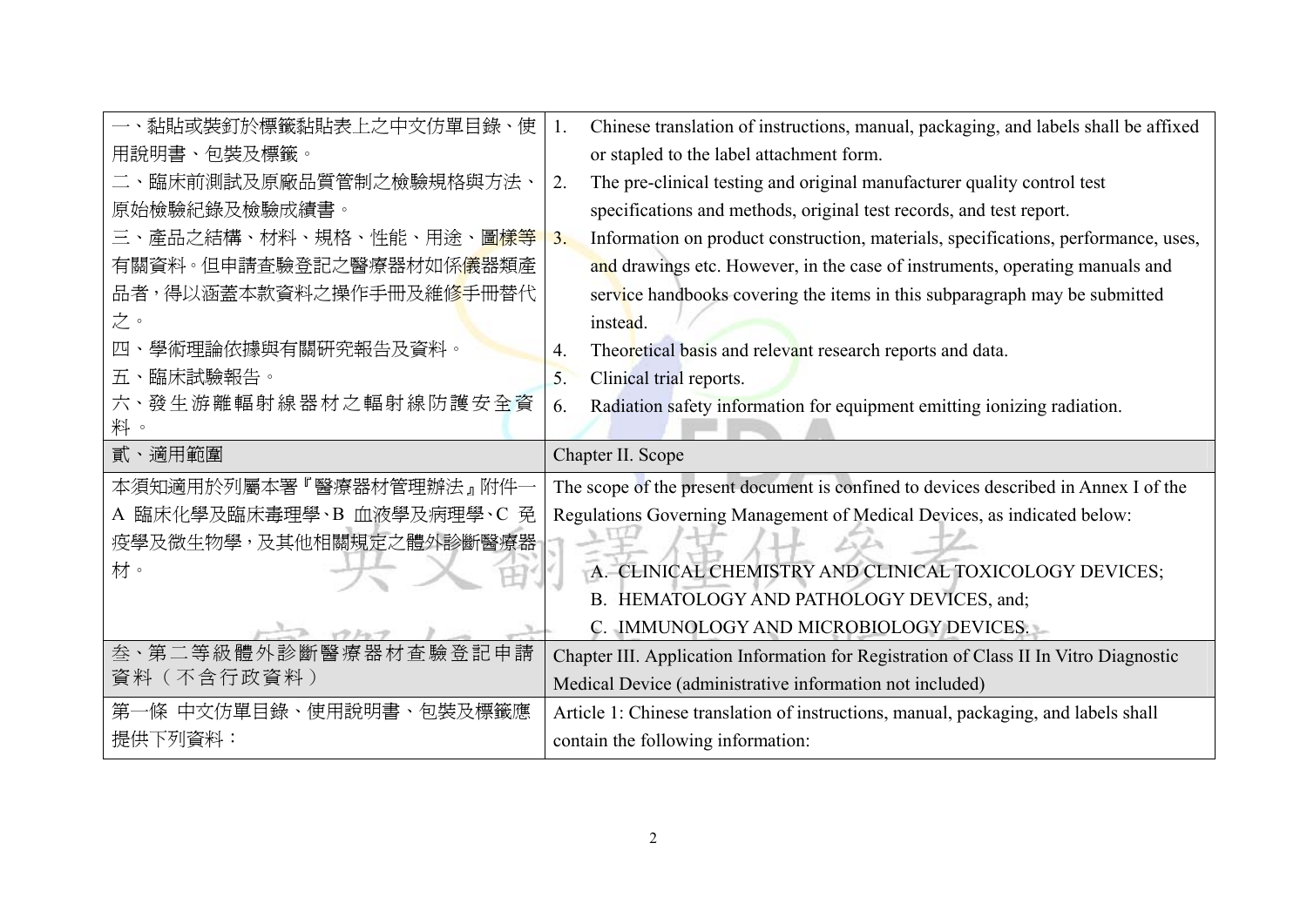| 一、提供體外診斷醫療器材之實體相片或任何可說明                                |    | Photographs or product brochure describing the device.                                   |
|--------------------------------------------------------|----|------------------------------------------------------------------------------------------|
| 實體之目錄。                                                 | 2. | Package Inserts in Chinese or package inserts in foreign language with a                 |
| 二、中文仿單或外文仿單及其中文譯稿。所有體外診                                |    | corresponding Chinese translation.                                                       |
| 斷醫療器材均須考慮使用者所具備的訓練與知識而                                 |    | Each device shall be accompanied by the appropriate information, taking account          |
| 提供適當的仿單,並將其附著或黏貼於銷售的包裝                                 |    | of the training and knowledge of the potential users, by attaching or affixing the       |
| $\mathsf{L}^{\circ}$                                   |    | information onto the sales packaging.                                                    |
| 三、儘可能以符合國際標準 (如 EN 980、I <mark>S</mark> O 15223 )   3. |    | Where appropriate, symbol and identification color used shall conform to the             |
| 或本署公告之符號及顏色標示相關資訊。若 <mark>無</mark> 相關標                 |    | international harmonized standards (e.g. EN980, ISO15223) or the relevant                |
| 準時,製造業者須提供符號與顏色的說明。                                    |    | announcement made by Department of Health, Executive Yuan (DOH). If no                   |
| 四、具危險性之體外診斷醫療器材要根據其成分與形                                |    | relevant standards exist, the manufacturer shall provide a clear description and         |
| 式的特性,遵循相關公告之規定標示。假如體外診斷                                |    | explanation about the symbols and color used with the product.                           |
| 醫療器材無足夠空間可供黏貼,警示須置於標示或仿                                | 4. | In the case of IVD which may be considered as being dangerous, taking account            |
| 單上。                                                    |    | of the nature and quantity of its constituents and the form under which they are         |
| 五、標籤或包裝應載明之資訊請參考附錄一。                                   |    | present, labeling requirements according to relevant announcement made by DOH            |
| 六、仿單應載明之資訊請參考附錄二。                                      |    | shall be followed. If there is insufficient space to put all the information on the      |
|                                                        |    | device itself or on its label, the relevant warning symbols shall be put on the label    |
|                                                        |    | or instructions for use.                                                                 |
|                                                        | 5  | The labeling and packaging shall contain relevant information with reference to          |
|                                                        |    | Appendix I                                                                               |
|                                                        | 6. | The product instruction and manual shall contain information as described in             |
|                                                        |    | Appendix II                                                                              |
| 第二條 臨床前測試及原廠品質管制之檢驗規格與方                                |    | Article 2: Information on the pre-clinical testing and original manufacturer quality     |
| 法、原始檢驗紀錄及檢驗成績書應依據體外診斷醫療                                |    | control test specifications and methods, original test records, and test results report, |
| 器材之特徵提供下列資料:                                           |    | taking into account the nature and properties of the IVD, shall contain the following:   |
| 一、前項資訊通常包括但不限於以下項目:                                    |    | Basic information shall in general include, but not limited to the following:            |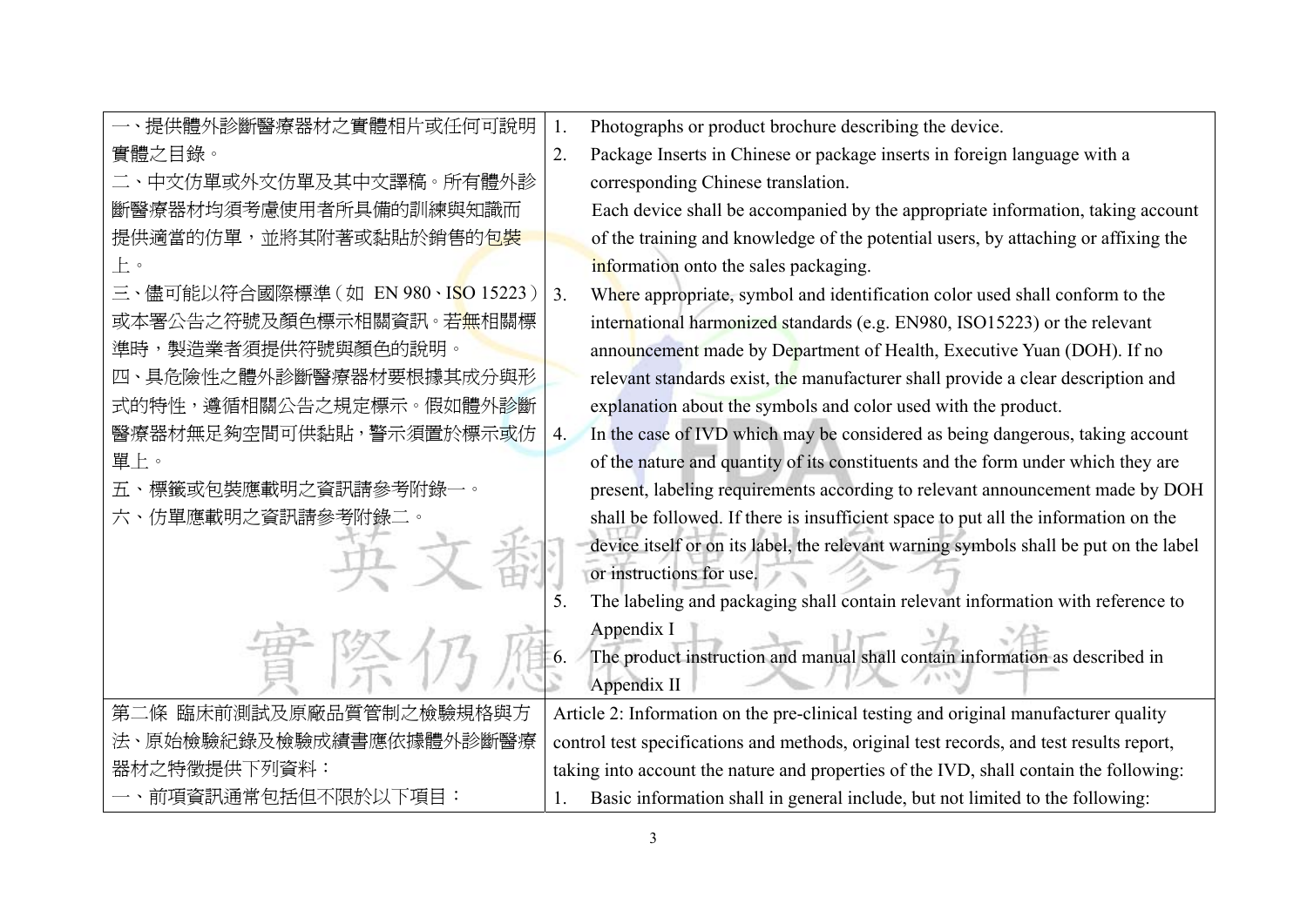| 靈敏度(Sensitivity)。                                   | a.               | Sensitivity;                                                                                                                                                 |
|-----------------------------------------------------|------------------|--------------------------------------------------------------------------------------------------------------------------------------------------------------|
| 二) 特異性 (Specificity) 。                              | $\mathbf b$ .    | Specificity;                                                                                                                                                 |
| 三) 干擾性研究 (Interference study) 。                     | $\mathbf{c}$ .   | Interference study;                                                                                                                                          |
| 〔四)準確性(Accuracy)。                                   | d.               | Accuracy;                                                                                                                                                    |
| (五)精密度/再現性 (Precision/Reproducibility)。             | e.               | Precision/Reproducibility;                                                                                                                                   |
| (六) 閾值確認 (Cut-off Value) 。                          | f.               | Validation of cut-off value;                                                                                                                                 |
| (七)安定性 (Stability)。                                 | g.               | Stability;                                                                                                                                                   |
| (八)追溯性 (Traceability)。                              | h.               | Traceability;                                                                                                                                                |
| (九)其他爲了證明符合相關安全性與功效性 <mark>要求所</mark>               | $i$ .            | Other chemical, physical, electrical, mechanical, biological, electrical safety,                                                                             |
| 需之化學、物理、電力、機械、生物性、電性安全、                             |                  | electromagnetic compatibility, software validation, sterility or                                                                                             |
| 電磁相容性、軟體驗證、無菌或微生物限量等內容的                             |                  | microbiological control information relevant for demonstrating compliance                                                                                    |
| 說明資料。                                               |                  | to the safety and effectiveness requirement                                                                                                                  |
| (十)須檢附一份製造過程之流程圖及其描述。                               |                  | A representation and description of the manufacturing process flow.                                                                                          |
| (十一) 須檢附一份主成份 (Main Active Ingredient)              | k.               | Testing results of main active ingredient(s) and final product.                                                                                              |
| 及最終成品之檢驗成績書。                                        |                  |                                                                                                                                                              |
| 二、臨床前測試應擇一符合下列基本要求,並建議於                             | $\overline{2}$ . | Selection of pre-clinical testing shall comply with one of the following                                                                                     |
| 器材設計時採用本署公告之採認標準或其他國際標                              |                  | requirement. It is recommended the design of the device should use standard<br>recognized by DOH or other international harmonized standard. If compliance   |
| 準。若因正當理由無法符合時,必須提供相當之替代                             |                  | cannot be demonstrated through sound scientific rationale, an alternative but                                                                                |
| 方案。                                                 |                  | comparable method shall be used.                                                                                                                             |
| (一)得與國內已核准上市或美國、日本、加拿大                              | a.               | Pre-clinical performance evaluation may be carried out in direct comparison                                                                                  |
| 瑞士、澳洲及歐盟中至少一國核准上市之同類產品進                             |                  | with a device, which is currently marketed in Taiwan or one of the following<br>countries or areas: United States, Japan, Canada, Switzerland, Australia, or |
| 行比對測試。                                              |                  | European Union.                                                                                                                                              |
| (二) 符合 GHTF Summary Technical Documentation         | $b_{-}$          | Comply with GHTF Essential Principle with the use of Summary Technical                                                                                       |
| (STED) for IVD · GHTF Essential Principle for IVD · |                  | Documentation (STED) for IVD.                                                                                                                                |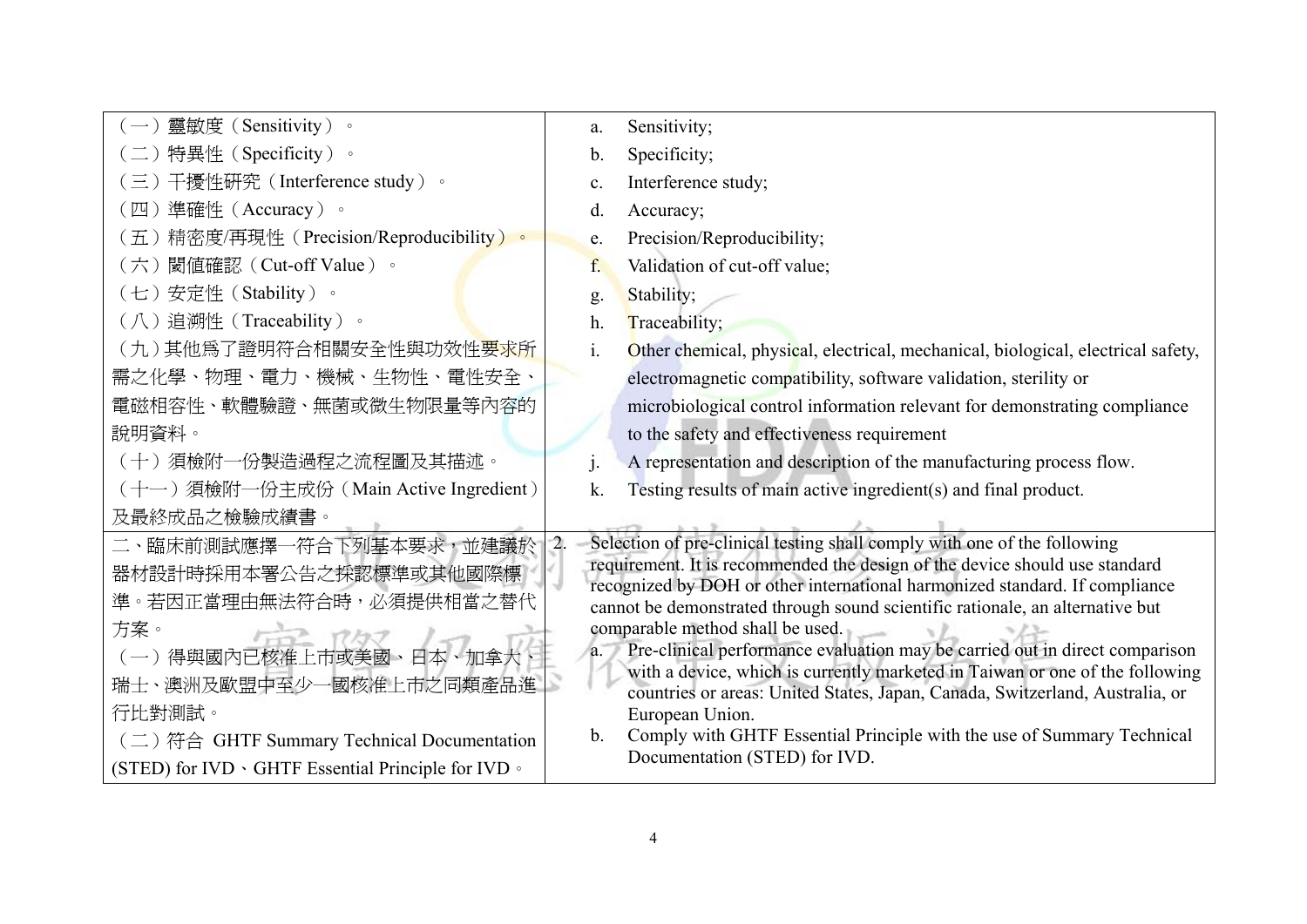| 三、臨床前測試之表述方式包含:             | 3.               | Information on pre-clinical testing shall include:                                     |
|-----------------------------|------------------|----------------------------------------------------------------------------------------|
| 實驗設計描述,至少包括:材料、方法、允收        |                  | the description of study design, including but not limited to e.g. materials<br>a.     |
| 基準。                         |                  | used, method, acceptance criteria etc.                                                 |
| 資料分析方法。                     |                  | the method of data analysis.<br>$b$ .                                                  |
| 實驗報告(得以圖表表示)。<br>$\equiv$   |                  | the study report (can be graphically presented).<br>C <sub>1</sub>                     |
| 實驗結論。<br>(四)                |                  | the study conclusion.<br>d.                                                            |
| 本署審查時,原則得以含上述四項內容之文件<br>(五) |                  | Review of the registration will be based on submitted documents containing<br>e.       |
| 作爲審查依據,惟必要時得要求檢附原始測試紀錄      |                  | the above described information, and when necessary, raw data of tests shall           |
| (Raw data) 。                |                  | be submitted upon request.                                                             |
| 四、若爲供使用者自我測試之家用體外診斷醫療器      | $\overline{4}$ . | User performance evaluation/usability study for home-use IVD device, if                |
| 材,應檢附非專業使用者自我測試之評估報告。       |                  | appropriate, shall be conducted to determine the device's performance when used        |
|                             |                  | by lay users, unassisted, following instructions provided in the labeling.             |
| 五、若爲無菌製品,須檢附滅菌確效資料。         | 5.               | Documentation on sterilization process validation shall be submitted for sterile       |
|                             |                  | product.                                                                               |
| 六、若爲具輻射性的體外診斷醫療器材,須提供詳細     | 6.               | The operating instructions for devices emitting radiation giving detailed              |
| 的資訊,說明輻射的性質、防護措施、防止誤用、及     |                  | information as to the nature of the emitted radiation, means of protecting the user,   |
| 防止裝設時產生危害的方法。               |                  | and on ways of avoiding misuse and of eliminating the risks inherent in                |
|                             |                  | installation.                                                                          |
| 七、無同類產品可供比對測試及新檢驗項目、新方      | $-7.$            | IVD that employs new method, new principle or no comparable product exists             |
| 法、新原理之體外診斷醫療器材,則以新體外診斷醫     |                  | shall be deemed as new IVD for regulatory purpose. For new IVD, other                  |
| 療器材管理。除上述資料外,應一併檢附學術理論依     |                  | theoretical theory and related relevant research report and information, in addition   |
| 據與有關研究報告及資料,並檢附臨床評估報告,臨     |                  | to the information above, shall be submitted together with clinical evaluation         |
| 床評估得參考第肆章第十三條規定辦理。          |                  | reports as prepared according to Chapter 4, Article 13 of the present document.        |
| 第三條 產品之結構、材料、規格、性能、用途、圖     |                  | Article 3: Submission of product construction, materials, specifications, performance, |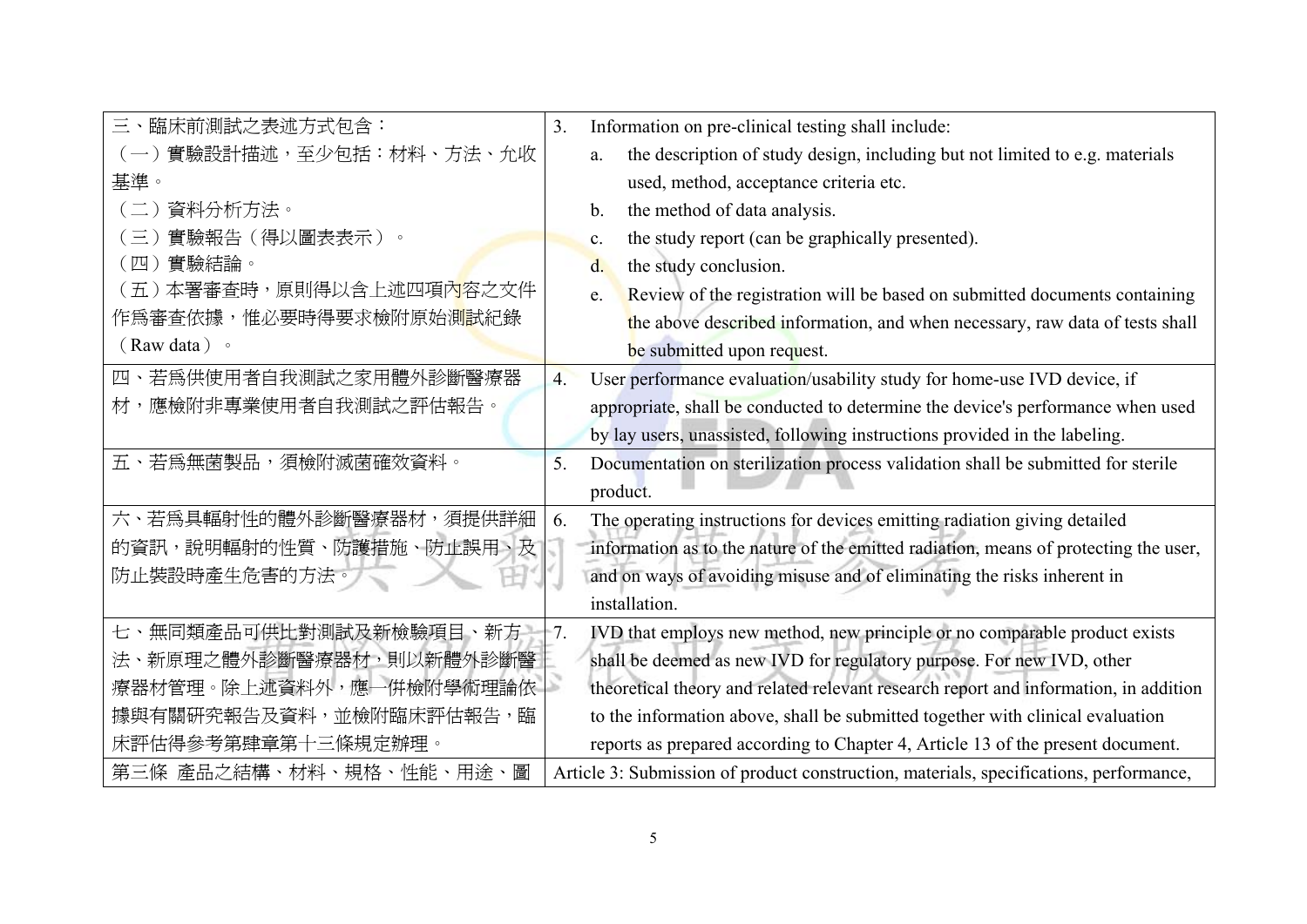| 樣應提供下列資料:(申請查驗登記之醫療器材如係               | uses, and drawings information. In the case of instruments, operating manuals and                       |  |  |
|---------------------------------------|---------------------------------------------------------------------------------------------------------|--|--|
| 儀器類者,得以涵蓋本款資料之操作手冊及維修手冊               | service handbooks covering the items in this Subparagraph may be submitted instead.                     |  |  |
| 替代之。)                                 |                                                                                                         |  |  |
| 預期用途,其內容得包含:                          | The intended use. This may include:                                                                     |  |  |
| (一)器材的檢測標的。                           | what is being detected by the assay;<br>a.                                                              |  |  |
| 器材是否為自動化。                             | whether the assay is automated;<br>$\mathbf{b}$ .                                                       |  |  |
| 器材的預期用途。<br>三)                        | what the device is intended for;<br>$\mathbf{c}$ .                                                      |  |  |
| 器材爲定性、半定量或定量。<br>$(\mathbb{H})$       | whether the test is qualitative, quantitative or semi-quantitative;<br>d.                               |  |  |
| (五)用於特定疾病、狀況或風險因子的檢測 <mark>、定義</mark> | for a specific disorder, condition or risk factor of interest that the test is<br>e.                    |  |  |
| 或判別。                                  | intended to detect, define or differentiate;                                                            |  |  |
| (六)檢體的種類 (例如:血清、血漿、全血、組織              | the type of specimen(s) required (eg. serum, plasma, whole blood, tissue<br>f.                          |  |  |
| 切片、尿液)。                               | biopsy, urine);                                                                                         |  |  |
| (七)受檢族群。                              | testing population.<br>g.                                                                               |  |  |
| 二、體外診斷醫療器材的功能敘述(篩檢、監控、診               | A clear statement of the function of the IVD medical device (screening,<br>2.                           |  |  |
| 斷或協助診斷、疾病的分期)。                        | monitoring, diagnostic or aid to diagnosis, staging or aid to staging of disease);                      |  |  |
| 三、檢測方法或儀器操作原理之敘述                      | $\overline{3}$ .<br>A general description of the principle of the assay method or instrument principles |  |  |
| 、預期的使用者(專業或非專業使用者)<br>四               | of operation;                                                                                           |  |  |
| 五、器材所有組成之敘述,如:抗原、抗體、受質                | The intended user (lay person or professional);<br>4.                                                   |  |  |
| 核酸引子、緩衝液、建議搭配使用的品管材料與校正               | A description of all components of the assay, including but not limited to<br>$-5.$                     |  |  |
| 品等。                                   | antibodies, antigens, nucleic acid primers, buffers, assay controls and calibrators                     |  |  |
| 六、檢體採集及其運送材料之敘述。                      | used with the IVD medical device;                                                                       |  |  |
|                                       | A description of the specimen collection and transport materials provided with the<br>6.                |  |  |
|                                       | IVD medical device;                                                                                     |  |  |
| 七、自動化分析儀器的分析特徵及其預定使用試驗之               | A description of the appropriate assay characteristics or dedicated assays for                          |  |  |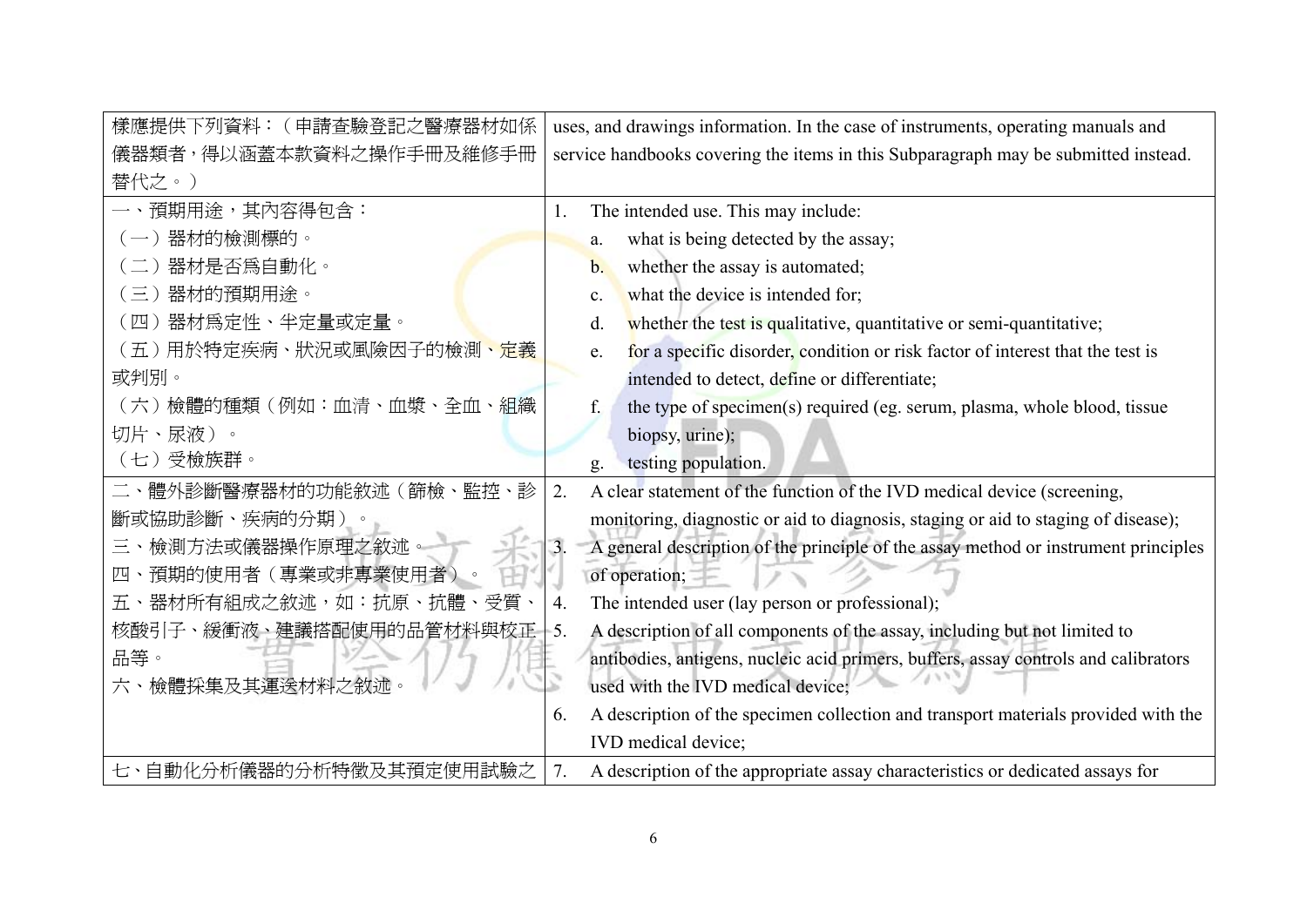| 敘述。<br>(如適用)                        | instruments of automated assays;                                                                   |
|-------------------------------------|----------------------------------------------------------------------------------------------------|
| 自動化試驗所使用的儀器及其特徵之敘述。<br>(如           | 8.<br>A description of the appropriate instrumentation characteristics or dedicated                |
| 適用)                                 | instrumentation for automated assays;                                                              |
| 所使用軟體之敘述。<br>(如適用)<br>九、            | If applicable, a description of any software to be used with the IVD medical<br>9.                 |
| 體外診斷醫療器材各種組合或包裝的敘述或完整               | device;                                                                                            |
| (如適用)<br>清單。                        | If applicable, a description or complete list of the various configurations/variants<br>10.        |
| 配件及其他配合使用之相關產品敘述。<br>(如適            | of the IVD medical device that will be made available;                                             |
| 用)                                  | If applicable, a description of the accessories, other IVD medical device and other<br>11.         |
|                                     | products which are not IVD medical device, and are intended to be used in                          |
|                                     | combination with the IVD medical device.                                                           |
| 肆、第三等級體外診斷醫療器材查驗登記之特殊要求             | Chapter IV. Special Requirements for Class III In Vitro Diagnostic Medical Device                  |
| 第四條 第三等級體外診斷醫療器材除前章所述資料             | Article 4: For Class III IVD, in addition to the information mentioned in Chapter III,             |
| 外,尙應提供下列補充資料:                       | the following supplementary information shall be submitted:                                        |
| 主成分 (Main Active Ingredient) 與半製(成) | Specification and analytical methods of main active ingredient and semi-finished<br>$\mathbf{1}$ . |
| 品之規格與分析方法。(如適用)                     | product. (if appropriate)                                                                          |
| 成品之規格與技術性資料。                        | Specification and technical information of final product.<br>$\overline{2}$                        |
| 成品製造及純化過程。(如適用<br>三                 | The manufacturing and purification process of final product. (if appropriate)<br>3 <sub>1</sub>    |
| 製程管制或批次製造紀錄。<br>四                   | Process Control or Batch Production Records<br>4.                                                  |
| 安定性資料。(如適用<br>五、                    | Stability information (if appropriate)<br>5.                                                       |
| 分析方法確效。<br>六                        | Analytical Method Validation documents<br>6.                                                       |
| 七、臨床評估報告。                           | $\overline{7}$<br><b>Clinical Evaluation Reports</b>                                               |
| 第五條 主成分與半製(成)品之規格與分析方法:             | Article 5: Specification and analytical methods of main active ingredient and                      |
|                                     |                                                                                                    |
|                                     | semi-finished product:                                                                             |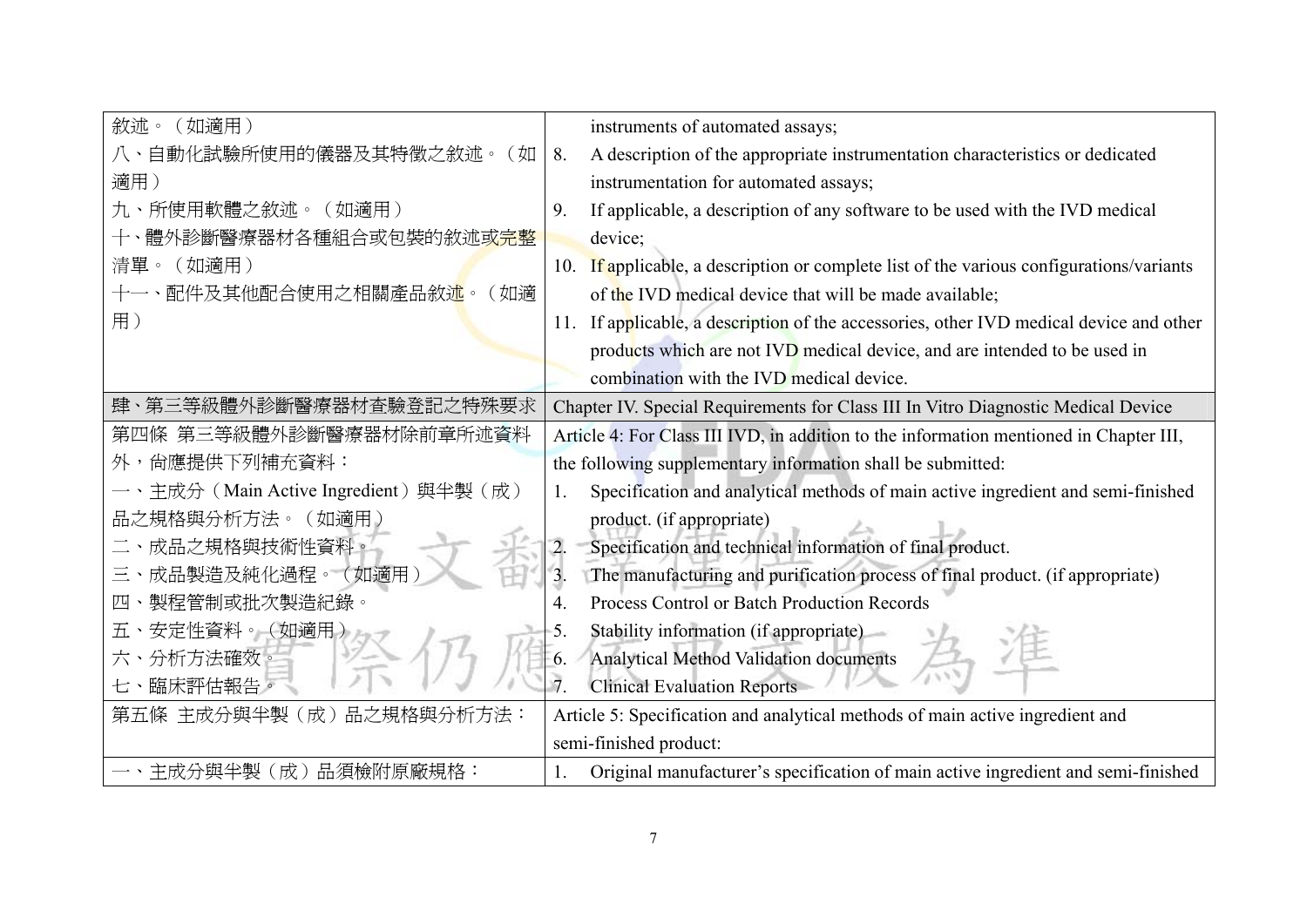| (一)特性描述:用以製造體外診斷試劑最終成品的                          | product shall be submitted:                                                                 |  |
|--------------------------------------------------|---------------------------------------------------------------------------------------------|--|
| 主成分與半製(成)品均須有明確之敘述,如化學結                          | Characterization and Description: A clear description of each main active<br>a.             |  |
| 構、一級和次單元結構 (primary and subunit                  | ingredient and semi-finished product shall be provided. These descriptions                  |  |
| structure)、分子量、分子式、名稱、抗體種類/亞型                    | may include, but are not limited to, any of the following: chemical structure,              |  |
| (antibody class / subclass), 及針對其特性進行鑑           | primary and subunit structure, molecular weight, molecular formula, name,                   |  |
| 別、效價、特異性、純度、安定性、一致性 <mark>等</mark> 分析測           | antibody class/subclass, etc., as appropriate. Results of all characterization              |  |
| 試結果。                                             | analytical testing shall be submitted, including information on identity,                   |  |
|                                                  | potency, specificity, purity, stability, consistency, etc.                                  |  |
| (二)物理化學試驗:依實際需要選擇適當項目分析                          | Physicochemical Characterization: the following list of analysis should be<br>$\mathbf b$ . |  |
| 之,例如:                                            | performed as necessary:                                                                     |  |
| 1、(1)胺基酸分析(2)氮端與碳端之胺基酸序列(3)完整                    | amino acid analysis                                                                         |  |
| 胺基酸序列(4)核酸序列(5)胜肽圖譜/酵素水解圖譜(6)                    | amino- and carboxyl-terminal sequencing<br>$\bullet$                                        |  |
| 雙硫鍵鍵結的測定(7)SDS-PAGE (Sodium Dodecyl              | full amino acid sequencing                                                                  |  |
| Sulfate-Polyacrylamide Gel Electrophoresis, 包括還原 | nucleic acid sequencing                                                                     |  |
| 及非還原條件)(8)等電點聚焦電泳(9)傳統與高效液                       | peptide mapping/enzymatic mapping                                                           |  |
| 相層析,如逆相(reverse-phase)、分子篩(size                  | determination of disulfide linkage                                                          |  |
| exclusion)、離子交換 (ion -exchange) 等(10)質譜儀         | Sodium Dodecyl Sulfate-Polyacrylamide Gel Electrophoresis                                   |  |
| 圖譜(11)測定蛋白質之去胺基(deaminated)、被氧化                  | (SDS-PAGE) (reduced and non-reduced)                                                        |  |
| (oxidized)、斷裂(clipped)和聚集(aggregated)            | isoelectric focusing                                                                        |  |
| 形式或其他變異物,如胺基酸置換(substitutions)                   | Conventional and High Pressure Liquid Chromatography (HPLC),                                |  |
| 併接 (adducts) /衍生物(12)測定非專一性宿主蛋白、                 | e.g., reverse-phase, size exclusion, ion-exchange, etc.                                     |  |
| DNA 與試劑之殘餘量(13)免疫化學分析(14)負荷菌                     | mass spectroscopy                                                                           |  |
| 與內毒素之定量(15)抗體中和反應(16)凝血反應(17)                    | assays to detect substance-related proteins including deaminated,                           |  |
| 抑制凝血反應試驗(18)蛋白質之氮含量。                             | oxidized, clipped, and aggregated forms and other variants, e.g., amino                     |  |
|                                                  | acid substitutions, adducts/derivatives                                                     |  |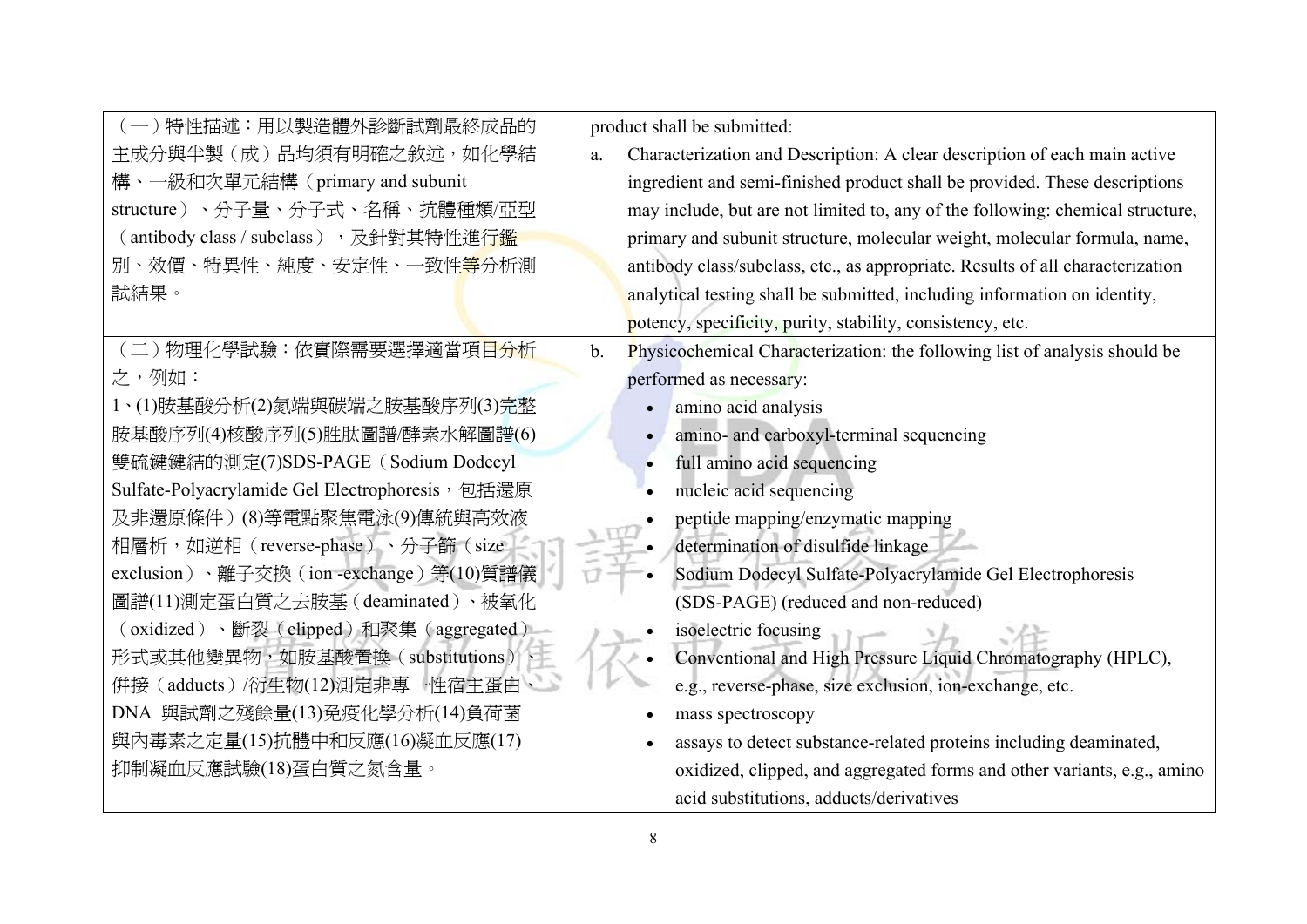|                                               |             | assays to detect residual non-specific host proteins, DNA, reagents        |
|-----------------------------------------------|-------------|----------------------------------------------------------------------------|
|                                               |             | immunochemical analyses                                                    |
|                                               |             | assays to quantitate bioburden and endotoxin                               |
|                                               |             | antibody neutralization                                                    |
|                                               |             | hemagglutination                                                           |
|                                               |             | hemagglutination inhibition                                                |
|                                               |             | protein nitrogen level                                                     |
| 2、於修飾作用(modification),如醣化作 <mark>用</mark> ,以及 | (b)         | Additional physicochemical characterization may be necessary for           |
| 與其他物質如蛋白質、酵素、放射性核種或化 <mark>學藥品</mark>         |             | substances undergoing post-translational modifications, e.g.,              |
| 等形成衍生物質,其物理化學特性也須予以敘述,包                       |             | glycosylation, and for substances derivatized with other agents,           |
| 括衍生或結合之程度、未修飾原料之含量、游離物質                       |             | including other proteins, enzymes, radionuclides, or chemicals. The        |
| (例如酵素、蛋白質、放射性核種等)之去除、以及                       |             | information submitted shall include the degree of derivatization or        |
| 經修飾原料之安定性。                                    |             | conjugation, the amount of unmodified substance, removal of free           |
|                                               |             | materials (e.g., enzymes, proteins radionuclides, etc.), and the stability |
|                                               |             | of the modified substance as a result of the manufacturing process.        |
| 3、所有的測試方法須有完整的敘述以及結果,<br>句括                   | (c)         | All test methods shall be fully described, and the results provided. The   |
| 色層分析圖、電泳的原始照片、光譜及質譜等之資料。                      |             | application shall also include the actual data such as chromatograms,      |
|                                               |             | photographs of SDS-PAGE or agarose gel, spectra, etc.                      |
| 4、前述資料得以允收標準、測試步驟及測試結果輔                       | (d)         | Information of the above shall be submitted with acceptance criteria,      |
| 助審查。                                          |             | testing procedures and testing results to facilitate submission review.    |
| (三) 規格與分析方法:                                  | $\mathbf c$ | SPECIFICATIONS/ANALYTICAL METHODS                                          |
| 1、主成分與半製(成)品之規格及測試:                           | (a)         | Specifications and Tests for main active ingredients and semi-finished     |
| 須詳述放行測試(release testing)之規格及分析方法、             |             | products: Specifications and analytical methods used for release testing,  |
| 有效期限之制定、運送條件及主成分與半製(成)品                       |             | shelf life determination and distribution conditions shall be described in |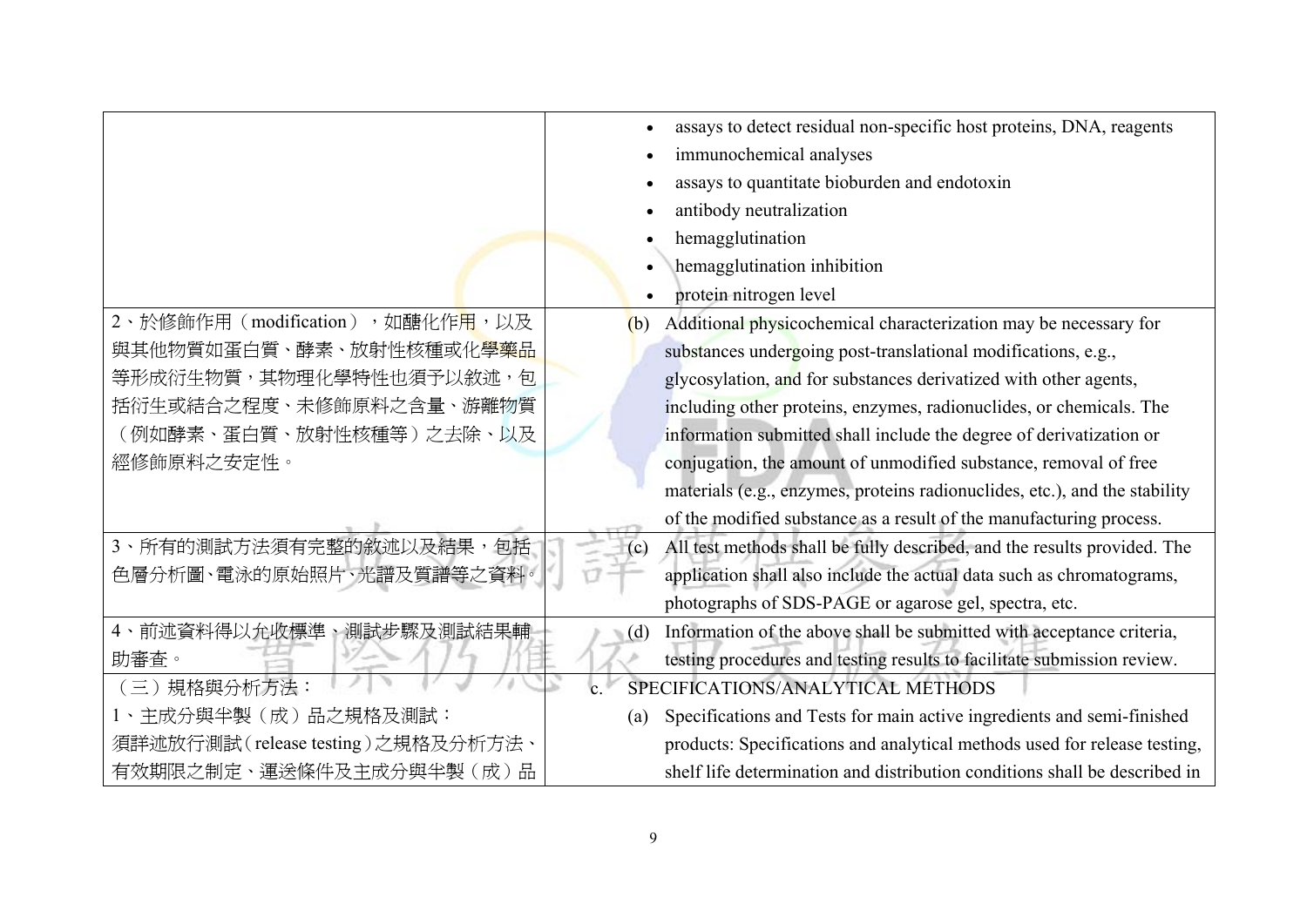| 之鑑別、純度、強度及⁄或效價、特異性、批次間                  | detail, in addition to the specifications and tests for their identity, purity,            |
|-----------------------------------------|--------------------------------------------------------------------------------------------|
| 性等規格與檢驗方法。若爲非學術理論公認之檢驗方                 | strength and/or potency, specificity, and batch to batch consistency. The                  |
| 法,須予確效以證實其合適性。                          | analytical systems shall be validated and the data shall be provided for                   |
|                                         | non-compendial methods to demonstrate the system suitability.                              |
| 2、不純物:                                  | <b>Impurities Profile</b><br>(b)                                                           |
| 必要時須提供不純物包括主成分與半製(成)品蛋白                 | If appropriate, analytical information of variants of the protein main active              |
| 質是否變異(如斷裂、聚集、去胺與氧化)與其他不                 | ingredient and semi-finished product (e.g., clipped, aggregated, deaminated,               |
| 純物(如製程中試劑和細胞培養成分等)之分析資料。                | and oxidized forms), as well as non-product related impurities (e.g., process              |
|                                         | reagents and cell culture components), shall be included.                                  |
| 二、對照標準品/血清組:                            | REFERENCE STANDARDS/PANELS<br>$\overline{2}$ .                                             |
| )對照標準品:如使用國際對照標準品,須檢附                   | Reference Standard: If an International Reference Standard is used, the<br>a.              |
| 該標準品之規格與分析成績書。若無對照標準品,可                 | citation for the standard and a certificate of analysis shall be submitted. If no          |
| 自行建立廠內一級對照標準品 (in-house, primary        | reference standard exists and the applicant establishes in-house, primary                  |
| reference standards),但須檢附該標準品之特性、規      | reference standards, a description of the characterization, specifications and             |
| 格與分析成績書。                                | test report of the standards shall be provided.                                            |
|                                         |                                                                                            |
| (二)廠內工作標準品:廠內工作對照標準品                    | In-house Reference Standard: In-house working reference standards shall be<br>$b$ .        |
| (working reference standards)須檢附其製備、特性、 | used and the descriptions of the preparation, characterization, specifications,            |
| 規格、測試、更新與分析成績書。                         | testing, substitutions, and results shall be provided.                                     |
|                                         |                                                                                            |
| 第六條 成品之規格資料                             | Article 6: The Specification of the finished product                                       |
| 除前章第二條所述之資料外,原廠品質管制之檢驗規                 | In addition to the information mentioned in Article 2, the original manufacturer quality   |
| 格與方法、原始檢驗紀錄及檢驗成績書,尙須敘述所                 | control test specifications and methods, original test records, and test results report, a |
| 有用於成品製造之組成說明,包括數量、比率或配方                 | description of the finished product including the composition, such as quantity, ratio or  |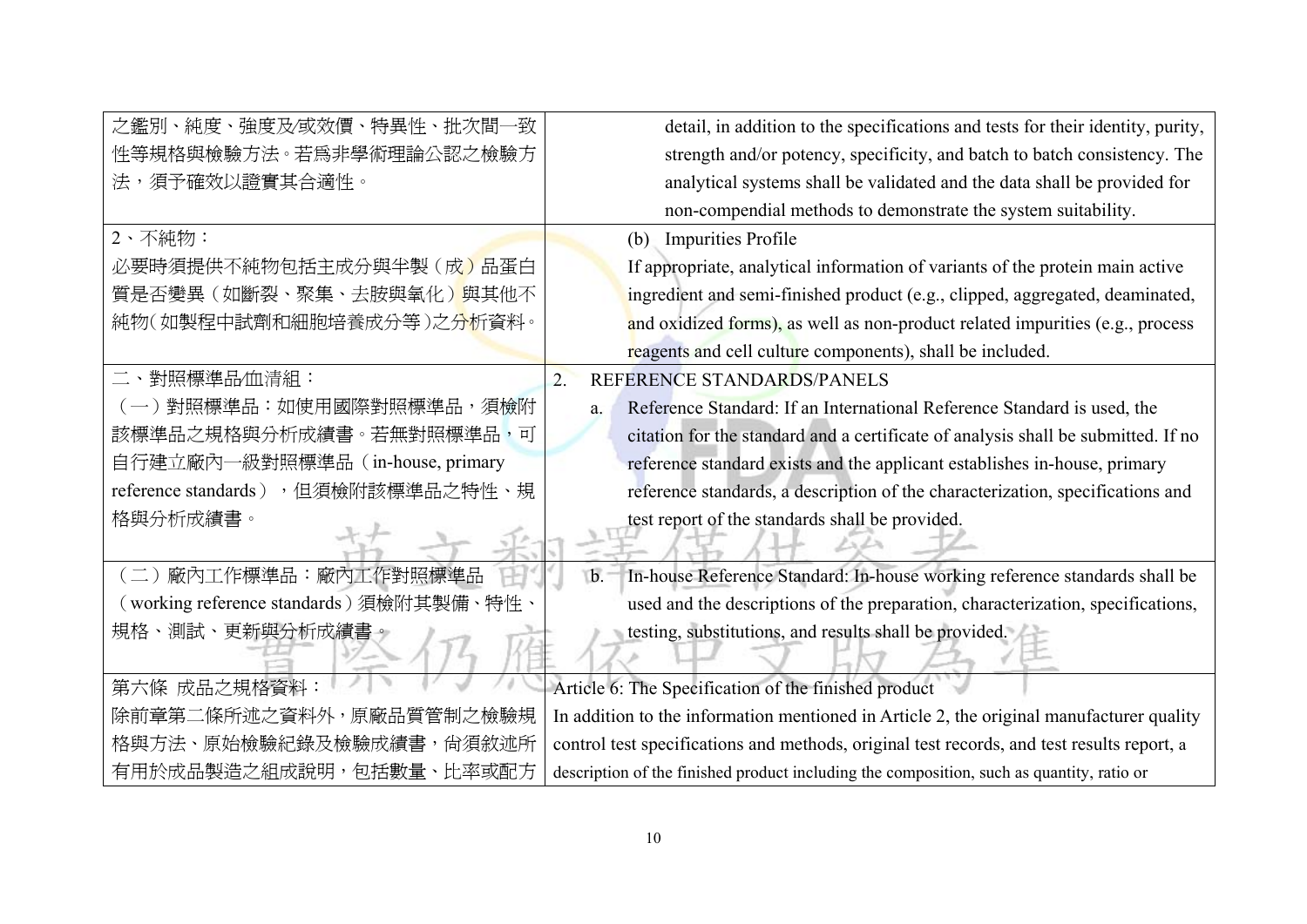| 等。檢驗成績書包括以下事項:                      | formulation etc shall be submitted. The test report shall include:                                   |
|-------------------------------------|------------------------------------------------------------------------------------------------------|
| 一、須註明批號、檢驗日期、檢驗人員及負責人簽名。            | The lot/batch number, test date, signatures of the tester and the responsible person.<br>1.          |
| 二、須包括所有主成分、半製(成)品及成品之檢驗             | Test reports of main active ingredient used, semi-finished product and finished product.<br>2.       |
| 成績書。                                | 3.<br>Test results against each and all specification.                                               |
| 三、須依規格逐項檢驗。                         | Test reports for the main active ingredient of the batch that is being used to manufacture<br>4.     |
| 四、主成分檢驗成績書須爲所附成品批次使用之主成             | the specified finished product.                                                                      |
| 分檢驗成績書。                             | 5.<br>Test data for quantitative test result, and "Pass" or "Fail" for presenting result of          |
| 五、檢驗結果爲數值者須以數據表示,檢驗方法爲比             | comparison test against standard reference materials.                                                |
| 對標準品者可以「Pass」表示。                    |                                                                                                      |
| 第七條 基本技術規格:                         | Article7: COMMON TECHNICAL SPECIFICATIONS (CTS)                                                      |
| 用於檢測、確認、定量HIV-1、HIV-2、HTLV- I、HTLV- | CTS for IVD in the detection, confirmation and quantification of markers of HIV                      |
| II及肝炎病毒(HAV、HBV、HCV、HDV、HEV)之       | infection (HIV 1 and 2), HTLV I and II, and hepatitis (HAV, HBV, HCV, HDV, HEV)                      |
| 體外診斷醫療器材之基本技術規格如下:                  | should include the following:                                                                        |
| 一、用於檢測病毒之體外診斷醫療器材,無論用於篩             | Devices which detect virus infections placed on the market for use as either<br>$1_{-}$              |
| 檢或診斷之測試,都須符合相當之靈敏度與特異性要             | screening or diagnostic tests, shall meet the same requirements for sensitivity and                  |
| 求。                                  | specificity.                                                                                         |
| 二、用以測試非血清或非血漿之體液(例如:尿液或             | $\overline{2}$ .<br>Devices intended for testing body fluids other than serum or plasma, e.g. urine, |
| 唾液等)之試劑,須符合對血清或血漿之靈敏度與特             | saliva, etc. shall meet the same CTS requirements for sensitivity and specificity as                 |
| 異性要求。臨床性能評估須自相同個體取得測試檢體             | serum or plasma tests. The clinical performance evaluation shall test samples from                   |
| 進行測試,且分別進行血清或血漿測試。                  | the same individuals in both the tests to be approved and in a respective serum or                   |
|                                     | plasma assay.                                                                                        |
| 三、用以自我測試之試劑,須符合專業用試劑對靈敏             | Devices intended for self-test, shall meet the same CTS requirements for<br>3.                       |
| 度與特異性之相同要求,並由適當消費者執行(或重             | sensitivity and specificity as respective devices for professional use. Relevant                     |
| 複)性能評估,以確保使用者可正確操作並判讀結果。            | parts of the performance evaluation or usability study shall be carried out (or                      |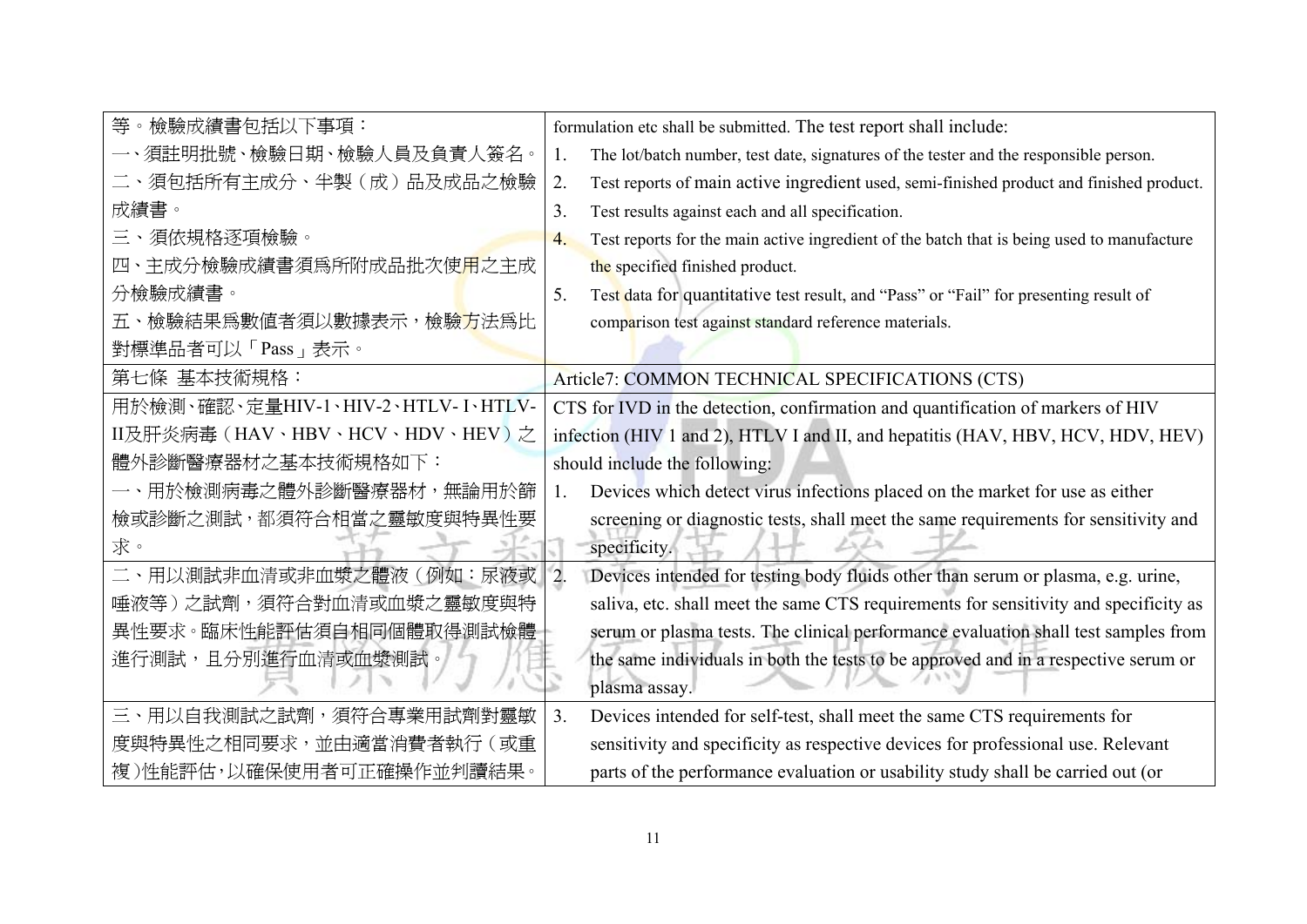|                                          |        | repeated) by appropriate lay users to validate the operation of the device and        |
|------------------------------------------|--------|---------------------------------------------------------------------------------------|
|                                          |        | interpretation of test result.                                                        |
| 四、在早期感染階段(血清轉換)之測試靈敏度必須                  | 4.     | Devices intended for early stage infection (seroconversion), the sensitivity shall be |
| 以陽轉血清組 (sero-conversion panels) 進行評估。    |        | evaluated with sero-conversion panels.                                                |
| 五、用於臨床評估之陰性檢體,須能反映測試標的之                  | 5.     | Negative specimens intended for used in a clinical performance evaluation shall       |
| 族群,例如:血液捐贈者、醫院病患、孕婦 <mark>等</mark> 。     |        | be able to reflect the target population for which the test is intended, for example  |
|                                          |        | blood donors, hospitalized patients, pregnant women etc.                              |
| 六、用於捐血者篩檢用之體外診斷試劑之性 <mark>能</mark> 評估,   | 6.     | Devices intended for screening of blood donor, the donor population profile of at     |
| 須於測試進行前,至少在二個捐血中心執行血液捐贈                  |        | least two blood donation centers shall be studies before performing the               |
| 族群之調査。                                   |        | performance evaluations.                                                              |
| 七、用於捐血者篩檢用之體外診斷試劑須具備至少                   | 7.     | Devices intended to screen for blood donors shall have a specificity of at least      |
| 99.5%之特異性,若無法符合時,須提供合理說明。                |        | 99.5%, justification shall be provided for any discrepancy.                           |
| 八、用於可同時檢測血清及血漿之試劑,須證明於血                  | 8.     | Devices intended to be used with serum and plasma, the performance evaluation         |
| 清或血漿其性能評估均相同,且須至少驗證50 組檢                 |        | shall demonstrate serum to plasma equivalency. This shall be demonstrated for at      |
| 體。                                       |        | least 50 sets of specimen.                                                            |
| 九、適用於血漿之試劑,須至少驗證 50 組檢體,查                | 9.     | Devices intended for use with plasma, the performance evaluation shall verify the     |
| 證說明使用於該試劑之抗凝血劑對該試劑之性能評                   |        | performance of the device using all anticoagulants which the manufacturer             |
| 估。                                       |        | indicates for use with the device. This shall be demonstrated for at least 50 sets of |
|                                          |        | specimen.                                                                             |
| 十、爲分析風險,須進行弱陽性檢體之重複試驗,以                  | $-10.$ | Devices should be subject to risk analysis and the whole system failure rate          |
| 進行整體系統失效率 (whole system failure rate) 導致 |        | leading to false-negative results shall be determined in repeat assays on             |
| 僞陰性結果之風險評估。                              |        | low-positive specimens.                                                               |
| 輸入之 HIV 體外診斷試劑須檢附十大先進國                   | 11.    | IVD imported for HIV diagnosis shall accompany proof of pre-market clearance          |
| 中一國之核准上市證明,並須包括與另一經十大先進                  |        | from one of the following countries or areas: United States, Japan, Canada, United    |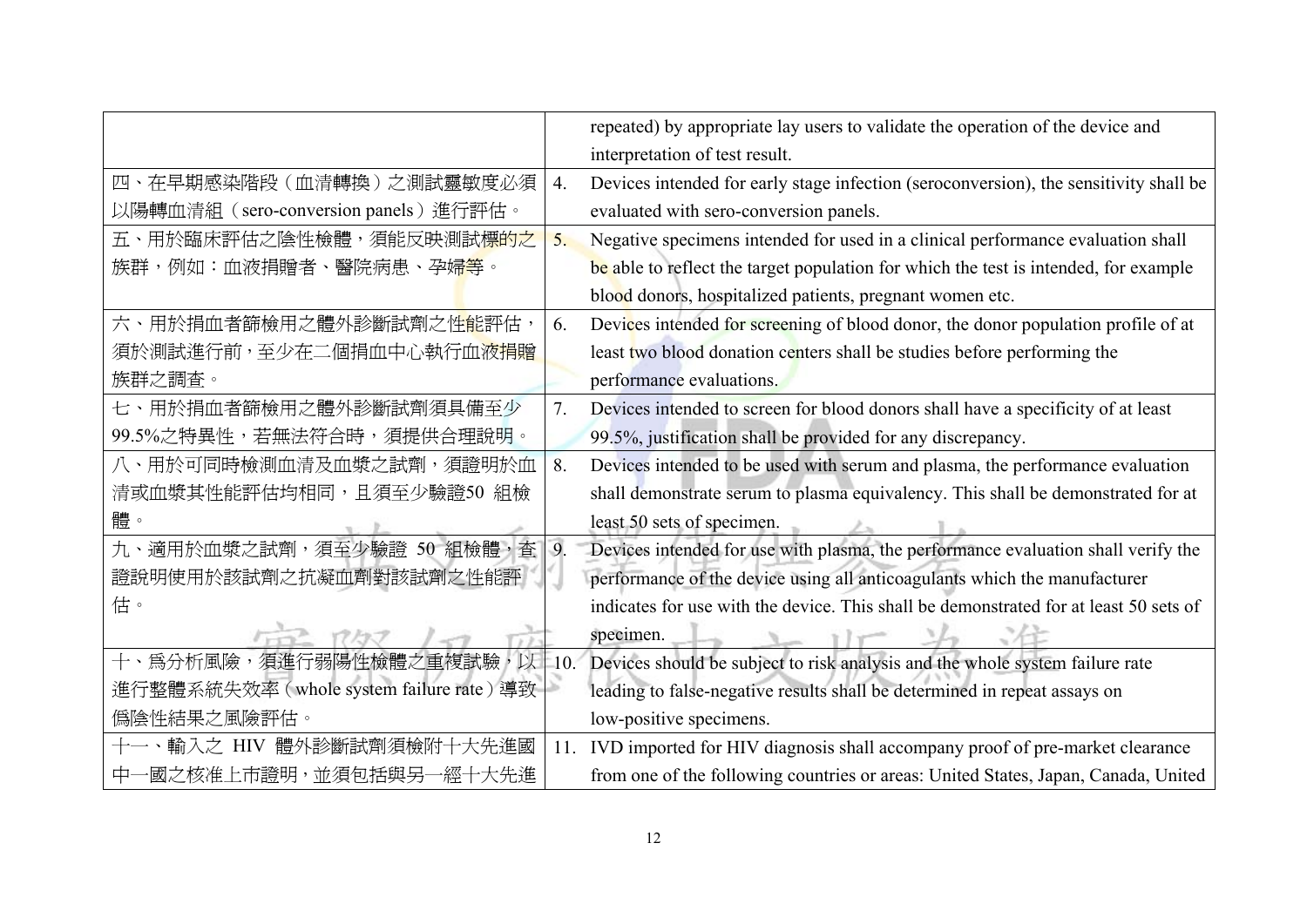| 國中至少一國核准使用之上市產品比對之試驗結                               |     | Kingdom, Belgium, Germany, Switzerland, France, Australia, or Sweden, a             |
|-----------------------------------------------------|-----|-------------------------------------------------------------------------------------|
| 果,且須包含HIV-1 subtype O 六例以上之檢體測試                     |     | comparison test report against another product with market clearance from one of    |
| 結果。國內開發之HIV 體外診斷試劑,因國內後天免                           |     | the above listed countries, and test report for test against at least 6 samples of  |
| 疫缺乏症候群(AIDS)病例有限,本署將視試劑發                            |     | HIV-1 subtype O. With limited domestic cases of AIDS, IVD for HIV diagnosis         |
| 展過程及靈敏度測定之方法予以個案審定,必要 <del>時得</del>                 |     | developed domestically, DOH shall review the submission on a case by case basis     |
| 要求廠商於國外進行比對試驗,若爲用於捐 <mark>血</mark> 者篩檢              |     | depending on the development process and method for measuring the sensitivity.      |
| 用之體外診斷試劑,仍須包含HIV-1 subtyp <mark>e</mark> O 六例       |     | The manufacturers can be requested to perform comparison testing overseas, and      |
| 以上之檢體測試結果,或須加入subtype O 抗原於試                        |     | for IVD that screen against blood donors, test report against at least 6 samples of |
| 劑製程設計中。                                             |     | $HIV-1$ subtype O or to include subtype O antigen in the IVD design.                |
| 十二、無論何種原理與方法,B 型肝炎表面抗原                              | 12. | For device intended for assay against HBsAg, independent of the testing principle   |
| (HBsAg)體外診斷試劑之檢驗靈敏度 (analytical                     |     | and method, the analytical sensitivity shall be expressed in terms of the Second    |
| sensitivity), 以能測出每毫升 (mL) 血清含若干國                   |     | International Standard for HBsAG, subtype adw2, genotype A, NIBSC                   |
| 際單位 (IU) 之Second International Standard for         |     | code:00/588 and should be less than or equal to 0.130 IU/mL of serum.               |
| HBsAg, subtype adw2, genotype A, NIBSC code:        |     |                                                                                     |
| 00/588 為標準,須「小於或等於0.130 IU/mL」。                     |     |                                                                                     |
| 十三、B 型肝炎e 抗原不得以逆向被動血球凝集法                            |     | 13. For HBeAg device, it shall not be tested by reverse passive hemagglutination    |
| (RPHA)測試。                                           |     | method (RPHA).                                                                      |
| 十四、HIV-1 抗原體外診斷試劑之檢驗靈敏度                             | 14. | For device intended for assay against HIV-1 antigen, the analytical sensitivity     |
| (analytical sensitivity), 以能測出每毫升(mL)血              |     | shall be expressed in terms of the concentration of HIV-1 p24 Antigen, 1st          |
| 清含若干國際單位 (IU) 之HIV-1 p24 Antigen, 1st               |     | International Reference Reagent, NIBSC code: 90/636, and shall be less than or      |
| International Reference Reagent, NIBSC code: 90/636 | ×   | equal to 2 IU/mL.                                                                   |
| 為標準,須「小於或等於2 IU/mL」。                                |     |                                                                                     |
| 十五、Anti-HBs 體外診斷試劑之檢驗靈敏度                            | 15. | For device intended for assay against Anti-HBs, the analytical sensitivity shall be |
| (analytical sensitivity), 以能測出每毫升(mL)血              |     | expressed in terms of the concentration of WHO 1st International Reference          |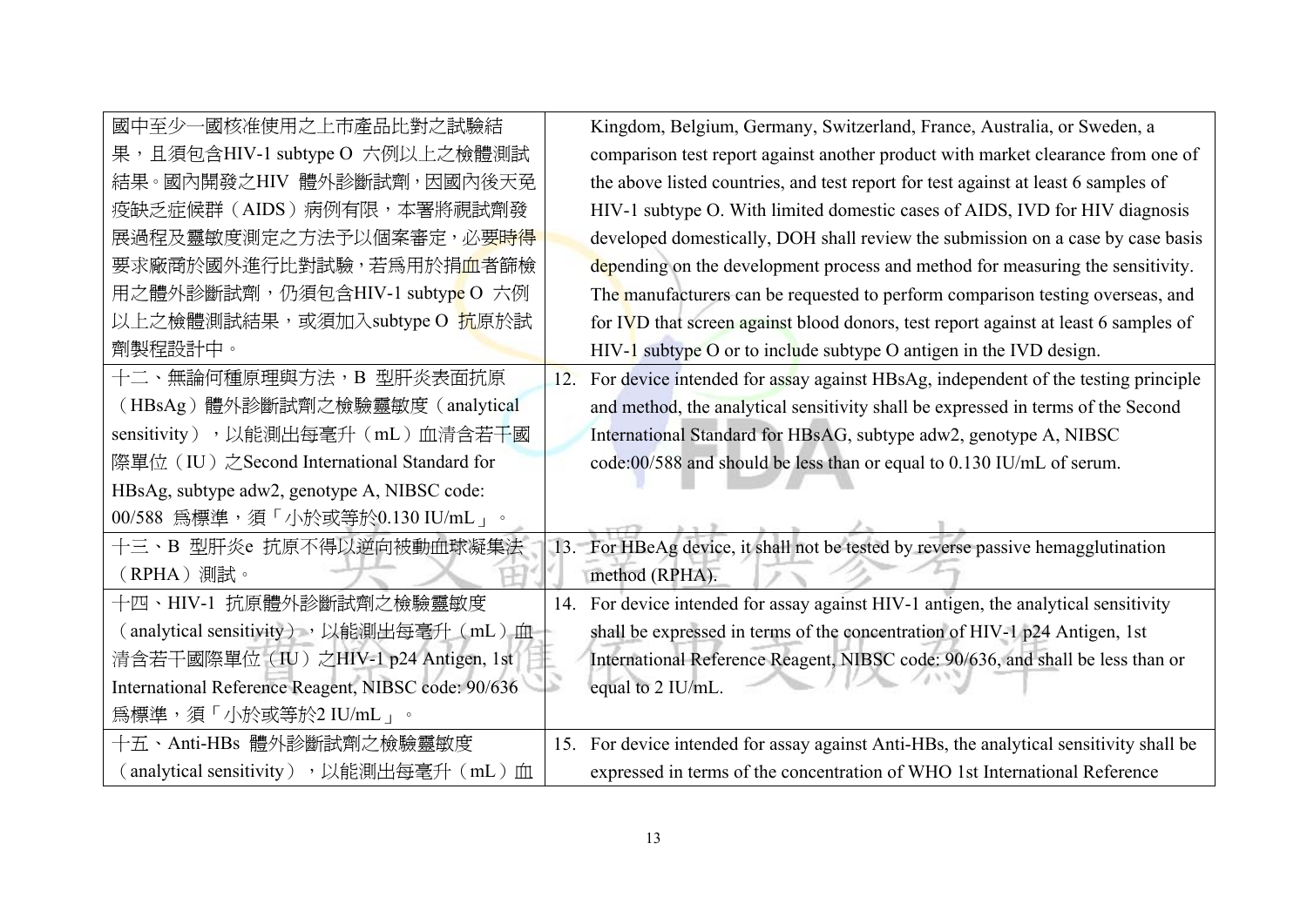| 清含若干毫國際單位 (mIU) 之WHO 1st International            | Preparation 1977; NIBSC, United Kingdom and shall be less than 10 mIU/mL. |                                                                                       |
|---------------------------------------------------|---------------------------------------------------------------------------|---------------------------------------------------------------------------------------|
| Reference Preparation 1977; NIBSC, United Kingdom |                                                                           |                                                                                       |
| 為標準,須「小於10 mIU/mL」。                               |                                                                           |                                                                                       |
| 第八條 核酸擴增技術 (Nucleic acid Amplification            |                                                                           | Article 8: Additional requirements for nucleic acid amplification techniques (NAT):   |
| Techniques, NAT) 之額外要求:                           |                                                                           | For target sequence amplification assays, there should be an internal control for     |
| 一、藉由標的序列的放大分析方法,每個測 <mark>試</mark> 檢體宜            |                                                                           | each specimen tested to reflect the status of analysis.                               |
| 有內部對照組(internal control),以反映其分析狀態。                |                                                                           |                                                                                       |
| 二、基因型檢測須提供適當設計之引子 (primer) 或                      | 2.                                                                        | Genotype detection shall be demonstrated by appropriate primer or probe design        |
| 探針(probe)設計確認資料,並須由已知基因型檢體                        |                                                                           | validation and shall also be validated by testing characterized genotyped samples.    |
| 進行確效 (validation)。                                |                                                                           | These information shall be submitted as necessary.                                    |
| 三、定量之NAT結果須追溯國際標準品或經校正之對                          | 3.                                                                        | Quantitative NAT assays shall have results traceable to international standards or    |
| 照標準品,並儘可能以國際單位 (IU) 表示其數值。                        |                                                                           | calibrated reference materials, if available, and be expressed in international units |
|                                                   |                                                                           | (IU) utilized in the specific field of application.                                   |
| 四、因免疫複合體中之病毒與游離病毒之作用機轉可                           | 4.                                                                        | In the reproducibility study, pre-sero-conversion samples shall be included, as       |
| 能不同,於再現性試驗中須包含前陽轉血清組檢體                            |                                                                           | viruses within immune-complexes may behave differently in comparison to free          |
| (pre-sero-conversion samples) •                   |                                                                           | viruses.                                                                              |
| 五、爲了研究檢體間之交互污染,於再現性試驗時須                           | 5.                                                                        | For investigation of potential carry-over, at least five runs with alternating        |
| 交互操作強陽性與陰性檢體至少五次以上。強陽性檢                           |                                                                           | high-positive and negative specimens shall be performed during robustness             |
| 體須爲自然感染且具高效價之病毒。                                  |                                                                           | studies. The high positive samples shall comprise of samples with naturally           |
|                                                   |                                                                           | occurring high virus titers.                                                          |
| 六、應測試弱陽性檢體以評估造成僞陰性結果之整體                           | 6.                                                                        | The whole system failure rate leading to false-negative results shall be determined   |
| 系統失效率。弱陽性檢體應相當於偵測極限三倍之病                           |                                                                           | by testing low-positive specimens. Low positive specimens shall contain a virus       |
| 毒濃度。                                              |                                                                           | concentration equivalent to three times the detection limit of the virus              |
|                                                   |                                                                           | concentration.                                                                        |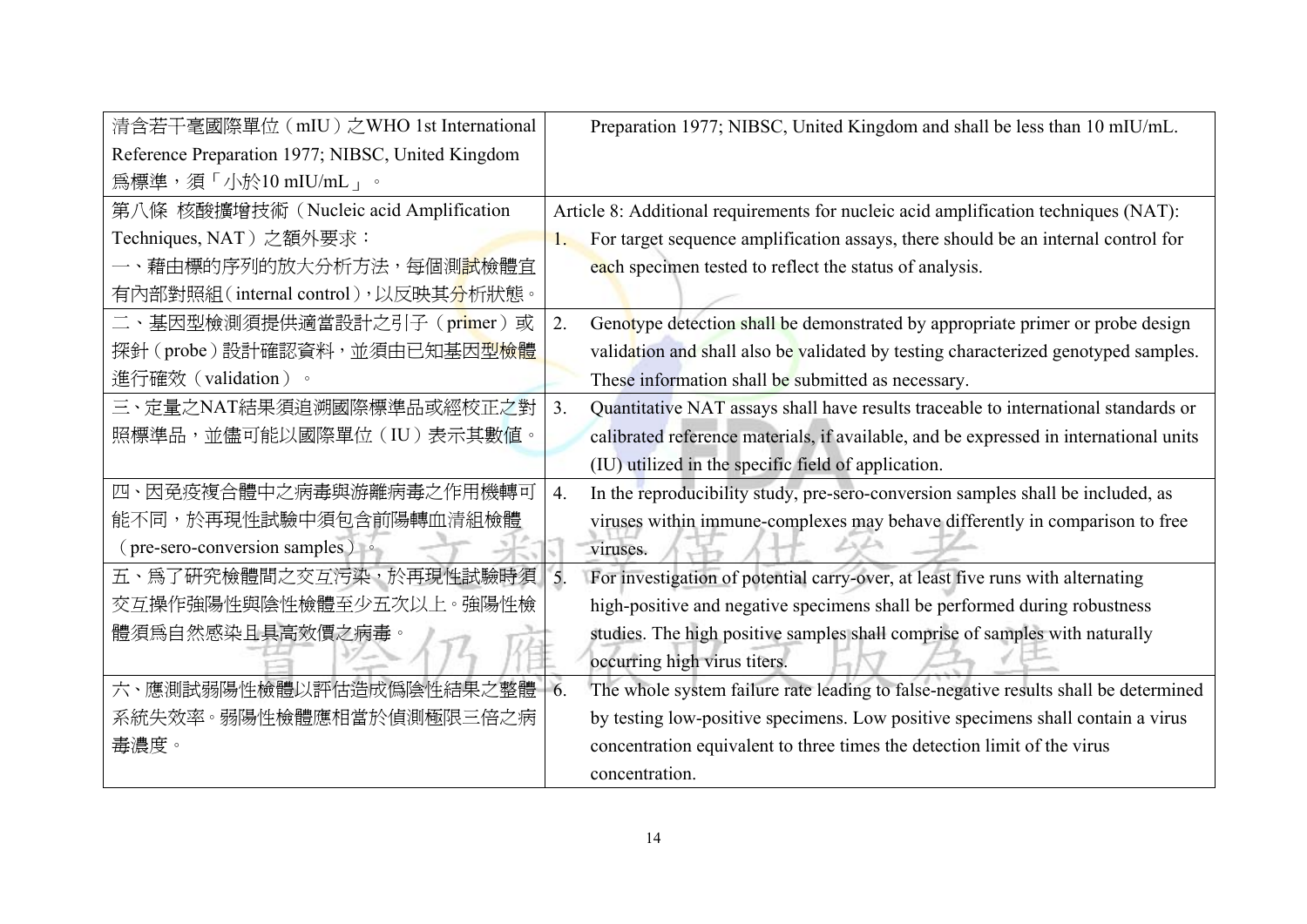| 七、必要時,需證實能偵測突變株或各種基因多型性。               | The ability to detect mutants and different geno-diversity shall be demonstrated,<br>7. |  |  |  |
|----------------------------------------|-----------------------------------------------------------------------------------------|--|--|--|
|                                        | where necessary.                                                                        |  |  |  |
| 第九條 成品製造及純化過程:                         | Article 9: The manufacturing and purification process of final product                  |  |  |  |
| 對於第三等級體外診斷試劑製程中之管制須有完整                 | For class III IVD, a complete and detailed description of the control of the            |  |  |  |
| 之敘述,並檢附書面作業程序。                         | manufacturing process shall be submitted accompanying the relevant SOP.                 |  |  |  |
| 一、製造流程圖:應有一份完整製造過程之 <mark>流</mark> 程圖及 | Flow Charts: A complete representation and description of the manufacturing<br>1.       |  |  |  |
| 其描述。                                   | process flow shall be submitted.                                                        |  |  |  |
| 二、原料:                                  | $\overline{2}$ .<br><b>Raw Materials and Substances</b>                                 |  |  |  |
| (一)須表列所有使用於製造過程中之原料與半製                 | A list of all components used in the manufacturing process, their qualifying<br>a.      |  |  |  |
| (成)品成份之名稱、測試方法與規格,或其參考文                | tests and specifications, or reference to official compendia, shall be                  |  |  |  |
| 獻。對於購買之原料,須有供應商之分析證明或廠內                | submitted. For purchased raw materials, representative certificates of analysis         |  |  |  |
| 檢測結果。                                  | from the supplier(s) and in-house acceptance testing results shall be                   |  |  |  |
|                                        | submitted.                                                                              |  |  |  |
| (二)須表列所有使用於製造原料與半製品之特殊試                | A list of qualifying tests, test results and acceptance criteria for all special<br>b.  |  |  |  |
| 劑與材料,如培養基、稀釋液、染劑、試劑、緩衝液、               | reagents and materials used in the manufacturing process, e.g., culture media,          |  |  |  |
| 血清、抗生素、單株抗體、保藏劑之測試方法、測試                | diluents, dyes, reagents, buffers, sera, antibiotics, monoclonal antibodies,            |  |  |  |
| 結果與其相關之規格。某些情況下(如使用胜肽或單                | ٣Ī<br>preservatives shall be submitted. In some cases (e.g., if peptide or              |  |  |  |
| 株抗體爲製造原料與半製 (成) 品時) 則須詳述其製             | monoclonal antibody is used as raw material or semi-finished product), a                |  |  |  |
| 備過程及特性。<br>$r \rightarrow r$           | detailed description of preparation and characterization shall be provided.             |  |  |  |
| (三)動物性原料、試劑及成分的管制:若於製造過                | Control of raw materials, reagents and components of animal origin:<br>c.               |  |  |  |
| 程中有使用由動物來源取得之原料時,需證明其不含                | Information or certification supporting the freedom of substances from                  |  |  |  |
| 外來物質,如牛海綿狀腦病變 (Bovine Spongiform       | harmful agents, e.g., Bovine Spongiform Encephalophathy agent (BSE) or                  |  |  |  |
| Encephalopathy, BSE)物質,或其他動物病毒。        | virus of animal origin, shall be included in the submission, if raw material of         |  |  |  |
|                                        | animal origin is used in the production process.                                        |  |  |  |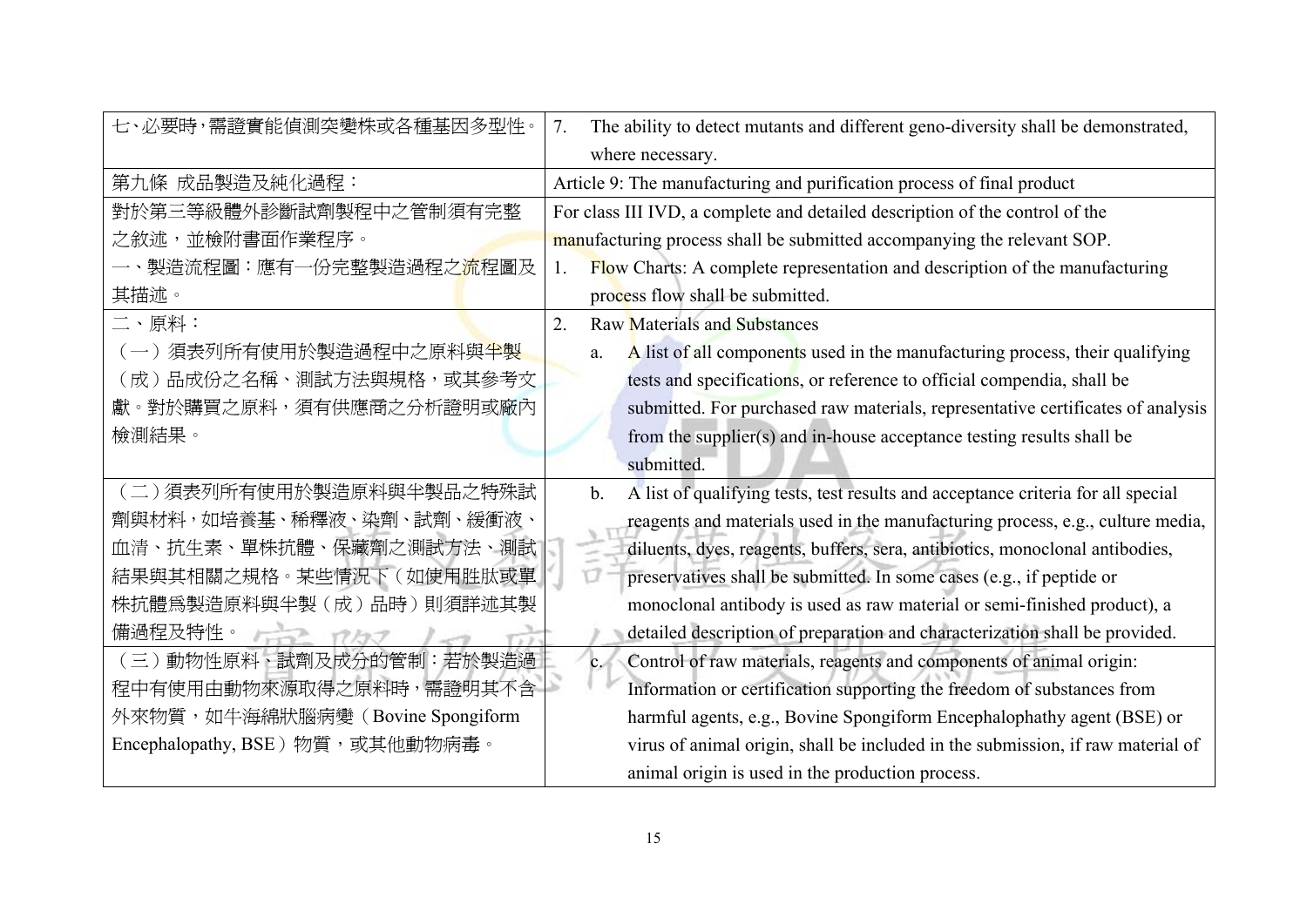| 三、製造過程:依其原料來源之不同,須有其安全性                | Manufacturing process: Safety related information as according to the origin of<br>3 <sub>1</sub> |  |  |
|----------------------------------------|---------------------------------------------------------------------------------------------------|--|--|
| 相關之資料,例如:                              | the raw materials shall be provided:                                                              |  |  |
| (一)動物來源:對於在製造過程中所使用的動物,                | <b>Animal Sources</b><br>a.                                                                       |  |  |
| 如用來製造腹水的老鼠、產生血清抗體的兔子、或是                | Information submitted concerning animals used in manufacturing, such as mice                      |  |  |
| 基因轉殖動物,須依實際需要載明:                       | used for ascites production, rabbits used for serum-antibody production, or                       |  |  |
| 1、所使用之動物來源和種類(若爲基因轉 <mark>殖</mark> 動物, | transgenic animals, shall include detailed information on the following:                          |  |  |
| 則須包含其製備原理及基因安定性)。                      | (a) source and type of animals used (if transgenic, include the method of                         |  |  |
| 2、外來物質的篩選與檢疫步驟。                        | creation and the genetic stability)                                                               |  |  |
| 3、對於牛製品須註明其來源地區及地點。                    | harmful agents screening and the quarantine procedures used used<br>(b)                           |  |  |
| 4、所使用免疫原之(1)免疫原性(2)特異性(3)              | specify geographic source and location of herd(s) for bovine products<br>(c)                      |  |  |
| 純度(4)無菌性(5)安定性(6)免疫接種方式、               | immunogens used<br>(d)                                                                            |  |  |
| 劑量及時程(7)佐劑。                            | immunogenicity                                                                                    |  |  |
| 5、所收集原料之重要物質的敘述: (1) 收集方法、             | specificity                                                                                       |  |  |
| 體積、容器與時程(2)製程步驟與組成之敘述(3)               | purity                                                                                            |  |  |
| 試驗項目之力價(titer)/效價(potency)、親和性、        | sterility                                                                                         |  |  |
| 特異性、靈敏度、負荷菌、安定性 (4) 貯藏條件 (5)           | stability                                                                                         |  |  |
| 其他對於原料、製程或用途之特別敘述。                     | immunization type, dose and schedule                                                              |  |  |
|                                        | adjuvant if any                                                                                   |  |  |
|                                        | Description of substance of interest harvested from the raw material<br>(e)                       |  |  |
| 置際仍                                    | collection method, volume, receptacle, and schedule                                               |  |  |
|                                        | description of processing steps and components                                                    |  |  |
|                                        | testing performed (titer/potency, affinity, specificity, sensitivity,<br>$\bullet$                |  |  |
|                                        | bioburden, stability)                                                                             |  |  |
|                                        | storage conditions                                                                                |  |  |
|                                        | other characteristics unique to the raw material, process or intended                             |  |  |
|                                        | 16                                                                                                |  |  |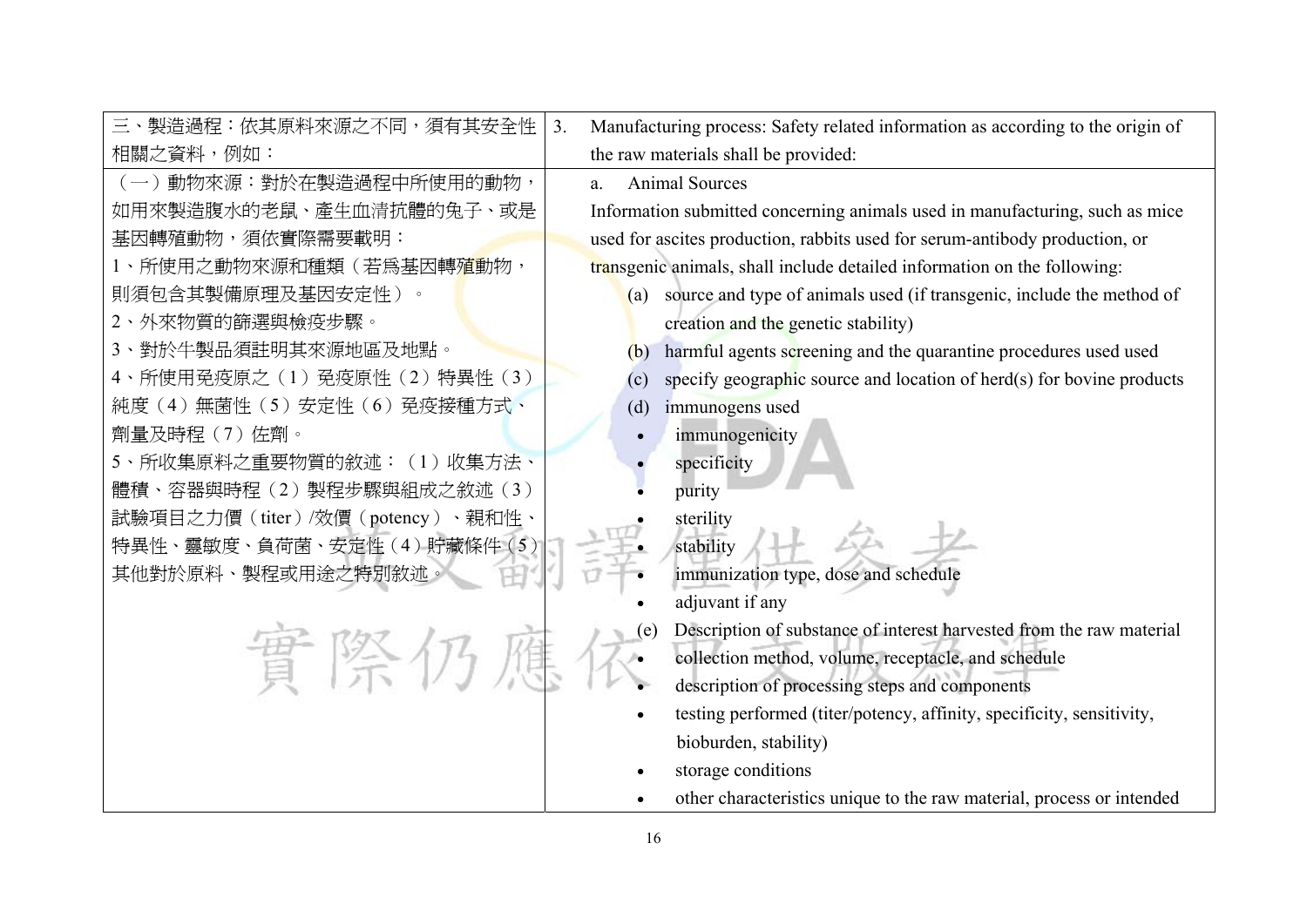|                                  | use.                                                                              |  |  |
|----------------------------------|-----------------------------------------------------------------------------------|--|--|
| 人來源:對於在製造過程中所使用材料爲人來             | <b>Human Sources</b><br>$\mathbf{b}$ .                                            |  |  |
| 源時,須依實際需要載明:                     | The information submitted concerning the use of source material of human origin   |  |  |
| 供應者之合適性/接受允收標準。                  | shall include, but is not limited to, the following:                              |  |  |
| 2、收集方法、體積和容器。                    | donor suitability/acceptance criteria<br>(a)                                      |  |  |
| 使用之抗凝血劑。                         | collection method, volume, and receptacle<br>(b)                                  |  |  |
| 重要組成之敘述。                         | anticoagulants used<br>(c)                                                        |  |  |
| 5、成分之處理。                         | description of component of interest<br>(d)                                       |  |  |
| 6、測試項目: (1)感染性疾病標記試驗(2)力價        | component processing<br>(e)                                                       |  |  |
| (效價) (3) 親和性 (4) 特異性 (5) 靈敏度 (6) | testing performed<br>(f)                                                          |  |  |
| 負荷菌 (7) 安定性。                     | infectious disease marker tests                                                   |  |  |
| 7、純化與去活化步驟。                      | titer (potency)                                                                   |  |  |
| 8、貯藏條件。                          | affinity                                                                          |  |  |
| 9、病毒去活化步驟。                       | specificity                                                                       |  |  |
| 10、免疫注射劑量與時程。                    | sensitivity                                                                       |  |  |
| 11、其他對於原料、製程或用途之特別敘述。            | bioburden                                                                         |  |  |
|                                  | stability                                                                         |  |  |
|                                  | purification and inactivation procedures<br>(g)                                   |  |  |
|                                  | storage conditions<br>(h)                                                         |  |  |
| 晋 際 伊                            | viral inactivation procedures<br>(i)                                              |  |  |
|                                  | immunization dose and schedule                                                    |  |  |
|                                  | other characteristics unique to the raw material, process or intended use.<br>(k) |  |  |
| 細胞來源: 對於所使用材料爲細胞來源如單株            | <b>Cellular Sources</b><br>$\mathbf{c}$ .                                         |  |  |
| 抗體或重組DNA技術時,須依實際需要載明:            | The information submitted concerning the use of source material of cellular       |  |  |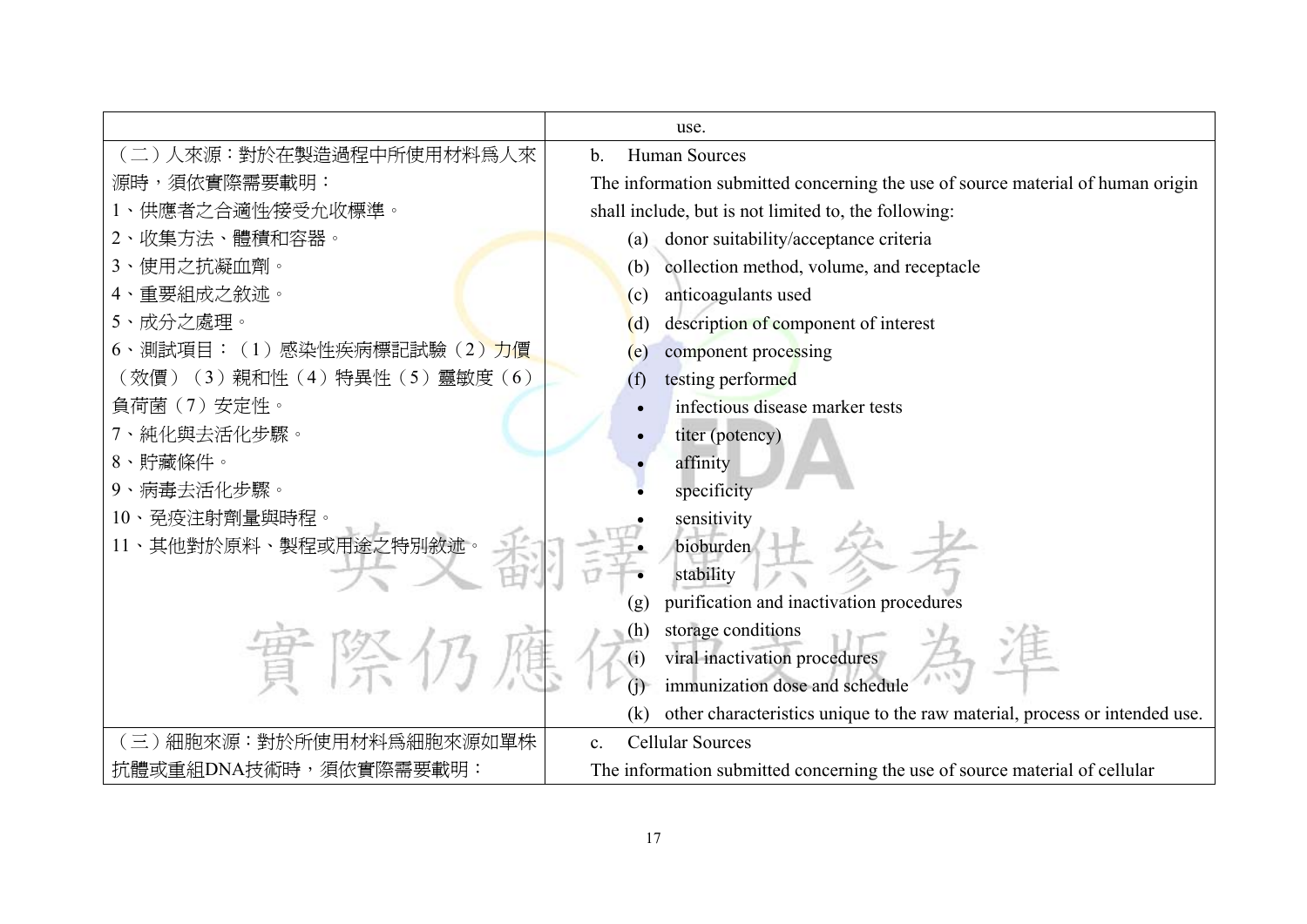| 1、細胞來源與種類。                   | origin, e.g., in monoclonal antibody or recombinant DNA technology, shall          |
|------------------------------|------------------------------------------------------------------------------------|
| 2、細胞之基因型與表現型。                | include, as appropriate, but is not limited to, the following:                     |
| 3、母細胞株之特性。                   | (a) source and type of cells                                                       |
| 4、單株選殖步驟。                    | phenotype and genotype of cells<br>(b)                                             |
| 5、不朽化 (immortalization) 之步驟。 | characterization of the parent cell line<br>(c)                                    |
| 6、監控與測試步驟。                   | cloning procedures<br>(d)                                                          |
| 7、基因構築之特性。                   | immortilization procedures<br>(e)                                                  |
| 8、載體之特性。                     | testing and monitoring procedures<br>(f)                                           |
| 9、細胞庫之建立、特性、維持、與安定性。         | characterization of gene construct<br>(g)                                          |
| 10、細胞培養步驟。                   | characterization of vector<br>(h)                                                  |
| 11、收集步驟。                     | establishment, characterization, maintenance, and stability of cell banks<br>(i)   |
| 12、純化與去活化步驟。                 | cell culture procedures<br>(j)                                                     |
| 13、下游製程步驟。                   | harvesting procedures<br>(k)                                                       |
| 14、其他對於原料、製程或用途之特別敘述。        | purification and inactivation procedures                                           |
|                              | downstream processing procedures<br>(m)                                            |
|                              | other characteristics unique to the raw material process or intended use.<br>(n)   |
| (四)合成來源:對於所使用的材料為合成來源如人      | <b>Synthetic Sources</b><br>$d -$                                                  |
| 工合成胜肽、核苷酸等,須依實際需要載明:         | Information shall be submitted concerning the use of materials from synthetic      |
| 2、分子式。 晋降外                   | sources, e.g., synthetic peptides. The information submitted shall include, but is |
|                              | not limited to, the following:                                                     |
|                              | Name<br>(a)                                                                        |
| 4、序列。                        | Molecular formula<br>(b)                                                           |
| 5、純化步驟。                      | Chemical structure<br>(c)                                                          |
| $6 \cdot  $                  | Sequence<br>(d)                                                                    |
| 7、安定性。                       | Purification procedures<br>(e)                                                     |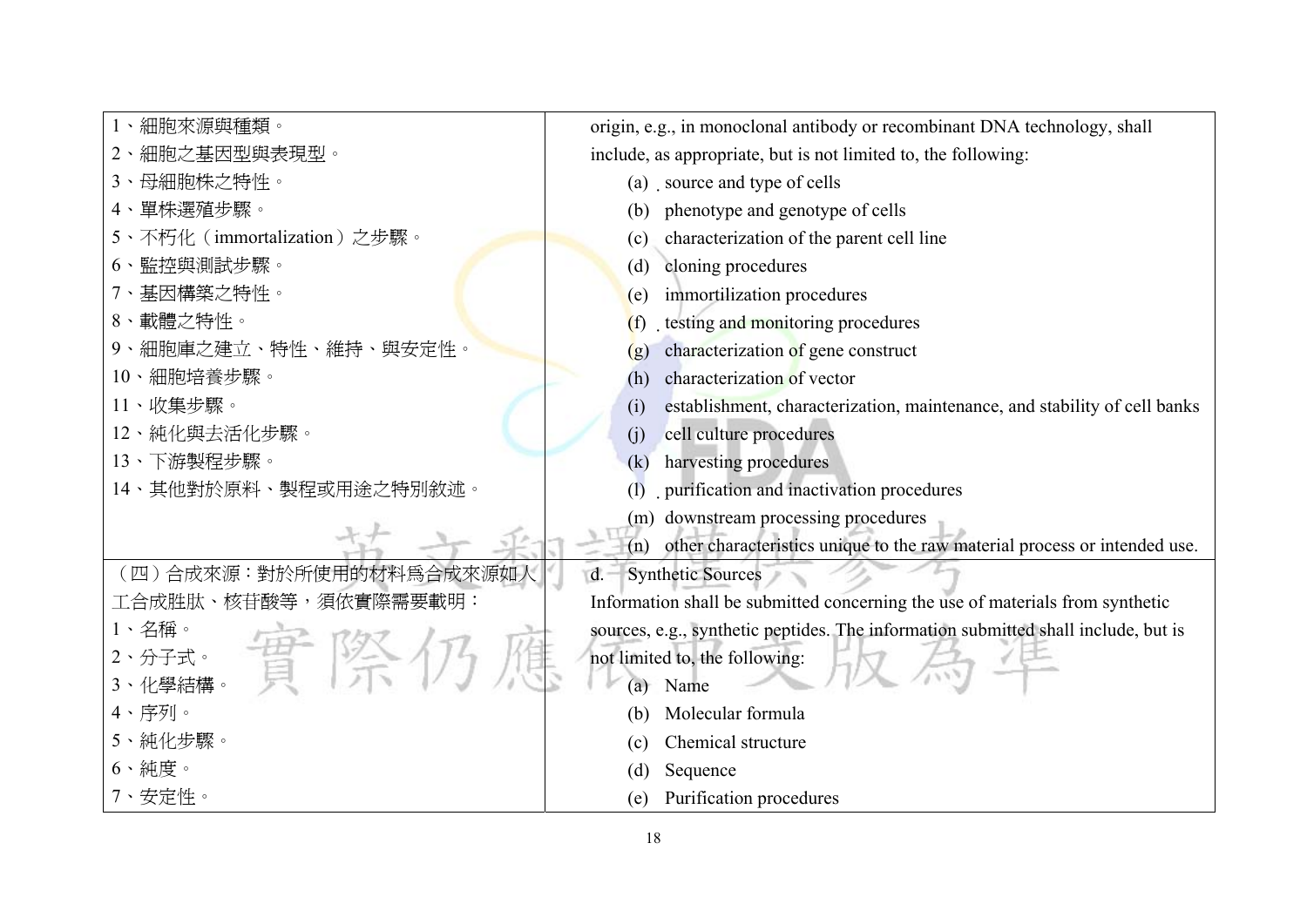| 8、特異性。                             | Purity<br>(f)                                                                               |
|------------------------------------|---------------------------------------------------------------------------------------------|
| 9、其他對於原料、製程或用途之特別敘述。               | Stability<br>(g)                                                                            |
|                                    | Specificity<br>(h)                                                                          |
|                                    | Any other special description of raw materials, manufacturing process,<br>(i)               |
|                                    | or the intended uses.                                                                       |
| 第十條 製程管制或批次製造紀錄:                   | Article 10: Process Control or Batch Production Records                                     |
| 須有製程管制標準書或與成品同批之完整批次製造             | Process control procedures and complete batch production record/device history record       |
| 與測試之完整紀錄。                          | of the entire process of manufacturing and testing shall be submitted.                      |
|                                    |                                                                                             |
| 一、製程中之管制:                          | 1. In-process Controls                                                                      |
| 爲確保最終成品符合效能規格 (functional          | A description of the methods used for in-process controls, i.e., monitoring, testing, etc., |
| requirement) 須有製程中管制之監控與測試等, 例如    | used to assure that the functional requirement of the final product is met, e.g., integrity |
| 固相被覆(solid-phase coating)之完整性、標示於抗 | of solid-phase coatings, purity of enzyme labeled antibody/antigen conjugates, and          |
| 體⁄抗原結合物上酵素之純度與效價。                  | potency, shall be submitted.                                                                |
| 二、製程確效:                            | <b>Process Validation</b>                                                                   |
| 須有製程確效之研究與其結果。如製程變更或生產規            | A description and the results of the process validation studies shall be submitted. If the  |
| 模放大以及製造步驟中有所改變,則須重新評估其製            | manufacturing process was changed or scaled-up for commercial production and                |
| 程。爲確保例行之製造,須於製程中指出關鍵性參             | involved changes in the manufacturing steps, the re-evaluation of the process shall be      |
| 數,作爲其管制點。                          | described, and the data and results provided. The description shall include studies for     |
|                                    | the following processes which identify critical parameters to be used as in-process         |
|                                    | controls to ensure the success of routine production.                                       |
| 三、須進行確效硏究之製程,例如:                   | 3. Validation studies shall be submitted for the following:                                 |
| 細胞生長與收集過程。                         | cell growth and harvesting processes<br>a.                                                  |
| 二) 純化過程。                           | b. purification processes                                                                   |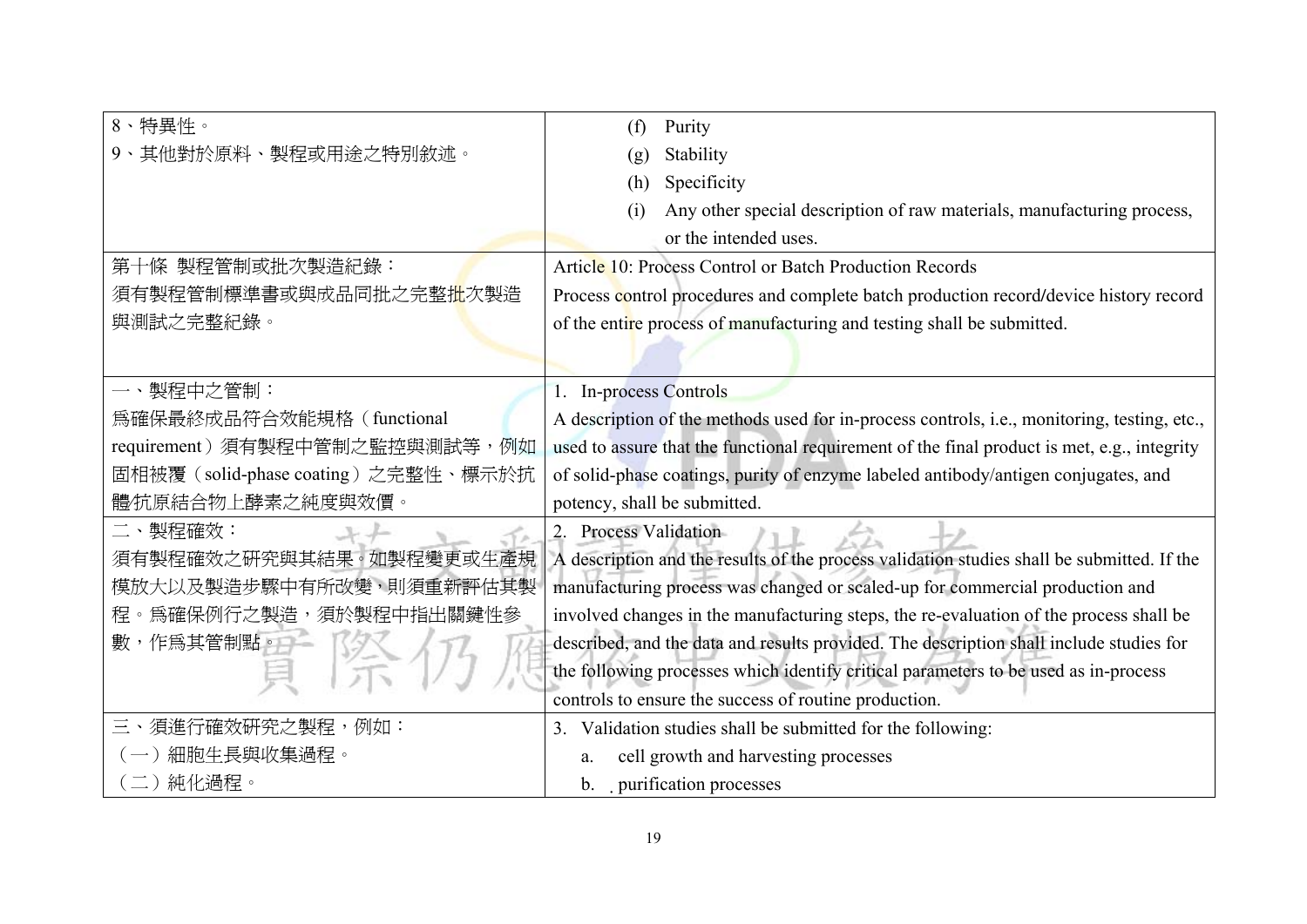| 去活化或去除感染性病原之製程。<br>$\left(\equiv\right)$ | inactivating or removing any infectious pathogens from materials used in the<br>C <sub>1</sub>  |
|------------------------------------------|-------------------------------------------------------------------------------------------------|
| 對於標示須無菌或使用保藏劑之原料,須證明<br>〔四〕              | manufacturing process                                                                           |
| 在其易受微生物污染的製程具有適當之管制措施。                   | to demonstrate microbiologic control over those processes susceptible to<br>d.                  |
| 固相被覆過程。<br>$(\overline{\text{H}})$       | microbiological contamination for substances labeled as sterile or where                        |
| (六)結合 (conjugation)或衍生 (derive)過程。       | preservatives are used.                                                                         |
| 效價之調整。<br>$(\pm)$                        | e. solid-phase coating processes                                                                |
| (八)其他。                                   | conjugation or derivation processes<br>f.                                                       |
|                                          | potency adjustments<br>$\mathbf{g}$                                                             |
|                                          | h. others as appropriate                                                                        |
| ·條 安定性資料:<br>第十                          | Article 11: Stability                                                                           |
| 一、檢附三批成品及半成品之安定性試驗結果。應提                  | Stability test report for 3 batches of finished products and semi-finished product              |
| 供即時 (Real Time) 安定性試驗資料, 並得以加速性          | shall be submitted. Real time stability test information shall be provided, and can             |
| 安定性試驗之相關文獻與試驗報告補充安定性試驗                   | be supplemented with relevant reference report and testing report of accelerated                |
| 資料之審査。安定性試驗計畫建議參考本署公告之藥                  | stability study for review. DOH has issued a public announcement on Stability                   |
| 品安定性試驗基準進行之。                             | Testing for Pharmaceutical, and is recommended for planning of the stability                    |
|                                          | study implementation.                                                                           |
| 二、須提供安定性試驗計畫書及安定性試驗結果,以                  | $\overline{2}$ .<br>A description of stability study protocol and results shall be provided for |
| 訂定其儲存條件與有效期限。如需經稀釋或再配製後                  | supporting the proposed storage conditions and shelf-life. This shall include                   |
| 使用之組成, 尚須檢附稀釋或再配製後, 在特定儲存                | information on the stability of intermediate fluids, labeled dilutions or formulated            |
| 或渾送                                      | bulk under specified holding or shipping conditions, as appropriate.                            |
| 條件下之安定性試驗資料                              |                                                                                                 |
| 須提供相關之資料,以確保試劑之設計<br>製浩與<br>四、           | 3.<br>The devices shall be designed, manufactured and packed in such a way that the             |
| 包裝,在儲存與運送之溫度、溼度等情形下,其用途                  | characteristics and performances during their intended use will not be adversely                |
| 之特徵與性能不會受到不良影響。                          | affected under storage and transport conditions (temperature, humidity, etc.)                   |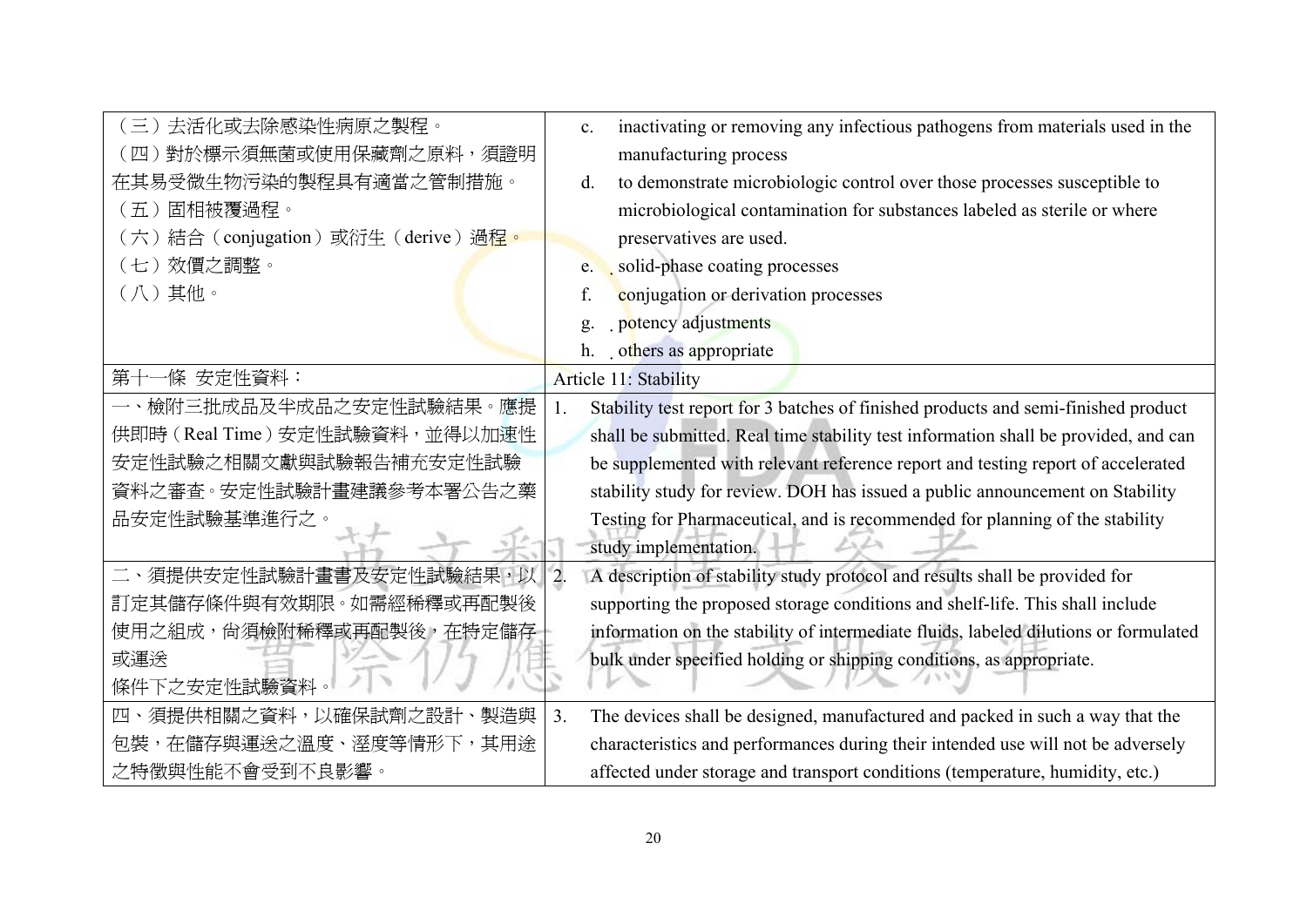|                                          | taking account of the instructions and information provided by the manufacturer.                                                                                    |
|------------------------------------------|---------------------------------------------------------------------------------------------------------------------------------------------------------------------|
| 五、須列出該產品適當的保存程序以保持其安定性,                  | Storage instruction for maintaining the stability shall include temperature, light<br>4.                                                                            |
| 如:溫度、光線、潮濕度和其他相關的因素。                     | and humidity or other conditions.                                                                                                                                   |
| 六、適用時,須使用對成品具合適性之容器與封蓋,                  | 5.<br>A description of the container and closure systems, and their compatibility and                                                                               |
| 並提供合適性和生物測試資料,以及容器與封蓋於成                  | biological tests with the final product should be provided. Evidence of container                                                                                   |
| 品有效期限內完整性之證明。                            | and closure integrity shall be provided for the duration of the proposed expiry                                                                                     |
|                                          | period.                                                                                                                                                             |
| 第十二條 分析方法確效:提供必要之方法確效與數                  | Article 12: Analytical Method Validation                                                                                                                            |
| 據分析,通常係指臨床前(Pre-Clinical)性能評估測           | Information on methods validation and data analysis shall be submitted. This can be                                                                                 |
| 試報告。                                     | the pre-clinical performance testing                                                                                                                                |
| 第十三條 臨床評估 (clinical evaluation):         | Article 13: Clinical Evaluation                                                                                                                                     |
| 一、須檢附有關產品臨床評估資料,如再現性                     | 1. Information on the product clinical evaluation, e.g. reproducibility, sensitivity,                                                                               |
| (reproducibility)、靈敏度 (sensitivity)、特異性  | specificity, cross reactivity shall be submitted for review.                                                                                                        |
| (specificity)、交互反應 (cross reaction) 等臨床評 |                                                                                                                                                                     |
| 估資料以利審查。                                 |                                                                                                                                                                     |
| 二、臨床評估得與國內已核准上市或本署認定之十大                  | Clinical evaluation can be carried out in direct comparison with device, which is<br>$\overline{2}$                                                                 |
| 先進國 (美國、日本、加拿大、英國、比利時、德國、                | currently marketed in Taiwan or in one of the following countries or areas: United<br>States, Japan, Canada, United Kingdom, Belgium, Germany, Switzerland, France, |
| 瑞士、法國、澳洲、瑞典)中至少-<br>-國核准使用之同             | Australia, or Sweden.                                                                                                                                               |
| 類產                                       |                                                                                                                                                                     |
| 品進行比對測試                                  |                                                                                                                                                                     |
| 三、若臨床評估發現部分測試結果有差異,須」<br>下列              | $\overline{3}$<br>If discrepant test results are identified as part of an evaluation, these results shall be                                                        |
| 方法再確認測試結果,例如:                            | resolved as far as possible, for example:                                                                                                                           |
| 以另一測試系統評估此不一致之檢體。                        | by evaluation of the discrepant sample in further test systems,<br>a.                                                                                               |
| (二) 使用其他替代方法或標的物。                        | by use of an alternative method or marker,<br>b.                                                                                                                    |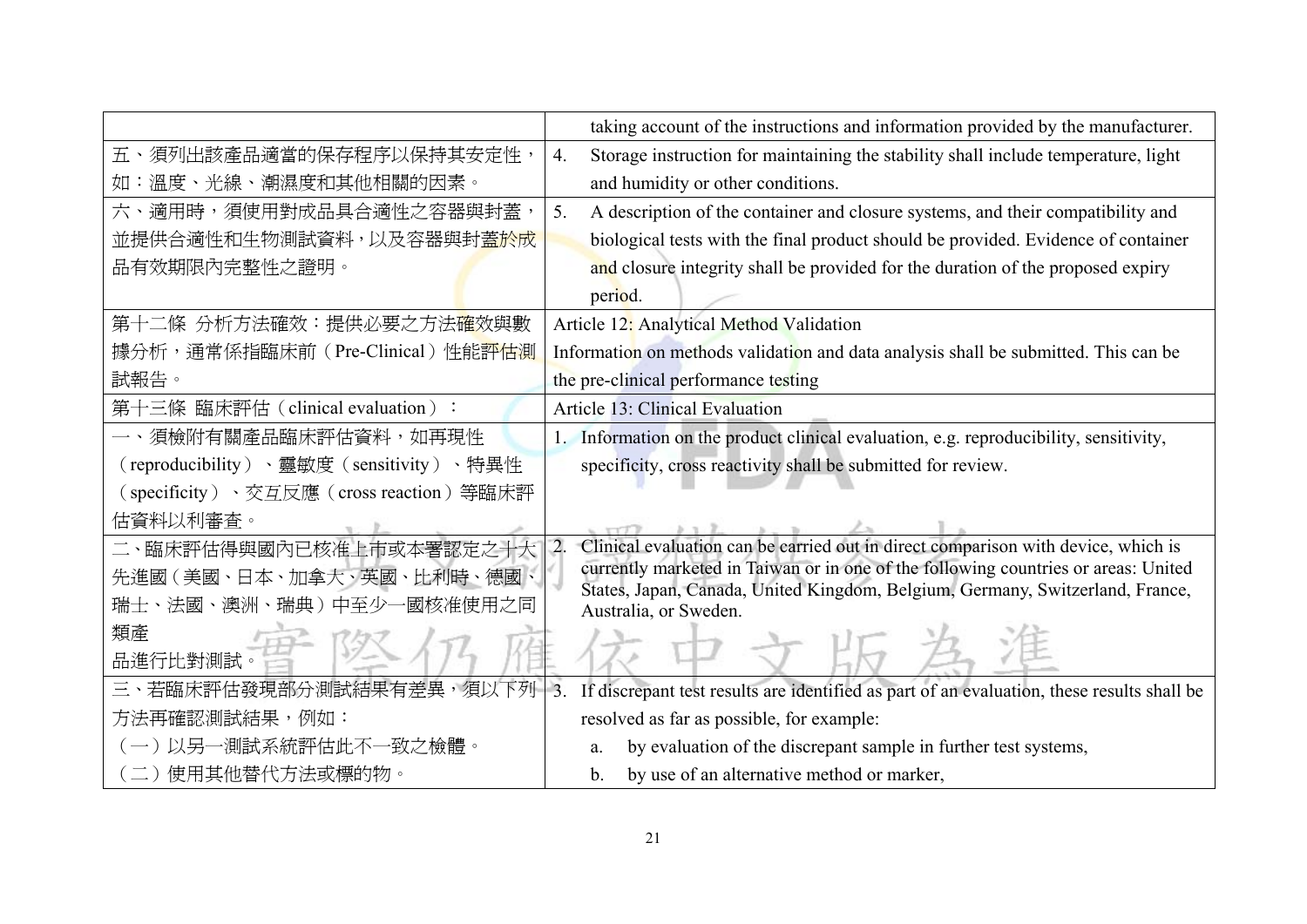| 檢視病人臨床狀態。<br>$\equiv$ )                | by a review of the clinical status and diagnosis of the patient, and<br>$\mathbf{c}$ .       |
|----------------------------------------|----------------------------------------------------------------------------------------------|
| 後續檢體追蹤。<br>(四)                         | by the testing of follow-up-samples.<br>d.                                                   |
| 四、臨床評估所使用之陽性檢體須廣泛選擇,以反映                | Positive specimens used in the performance evaluation shall be selected to reflect<br>4.     |
| 疾病之不同階段、不同抗體型、不同基因型、不同亞                | different stages of the respective disease(s), different antibody patterns, different        |
| 型(subtype)等。                           | genotypes, different subtypes, etc.                                                          |
| 五、臨床評估須評估潛在干擾物質之影響。 <mark>潛</mark> 在干擾 | 5. Devices shall be evaluated to establish the effect of potential interfering substances,   |
| 物質須被視爲體外診斷醫療器材基本要求中,風險分                | as part of the performance evaluation. Potential interfering substances shall be             |
| 析之一部份,例如:                              | identified as part of the risk analysis required by the essential requirements for each      |
| (一)其他相關感染疾病之檢體。                        | new device but may include, for example:                                                     |
| (二) 取自產婦之檢體, 例如: 多產婦或是類風濕性             | specimens representing "related" infections,<br>a.                                           |
| 因子陽性病患之檢體。                             | specimens from multipara, i.e. women who have had more than one<br>b.                        |
| (三) 基因重組抗原系統產生之不純物質,例如:抗               | pregnancy, or rheumatoid factor positive patients,                                           |
| 大腸桿菌或抗酵母菌的抗體。                          | for recombinant antigens, human antibodies to components of the expression<br>$\mathbf{c}$ . |
|                                        | system, for example anti-E.coli, or anti-yeast,                                              |
| 六、國內臨床評估:                              | 6. Clinical evaluation performed domestically:                                               |
| 體外診斷醫療器材之臨床評估非屬醫療法第8條所稱                | Clinical evaluation of IVD does not fall within the scope of clinical trial as defined in    |
| 之人體試驗,符合本署『醫療機構人體試驗委員會得                | Article 8 of Medical Care Act, and is eligible for simplified review process of IRB. The     |
| 快速審查之案件範圍』。體外診斷醫療器材之國內臨                | conducting of clinical evaluation for IVD domestically shall comply with Good                |
| 床評估,應符合本署『醫療器材優良臨床試驗基準』、               | Clinical Practice for Medical Devices, Guidelines on Collection and Use of Specimen          |
| 『硏究用人體檢體採集與使用注意事項』、『醫療器                | from Human for Research Purpose, relevant regulation on medical device clinical trial        |
| 材臨床試驗相關規定』及下列基本要求                      | announced by DOH, and the following requirements:                                            |
| (一)HBV、HCV及新體外診斷試劑用於捐血者篩檢              | Beside the submission of performance evaluation information, tests for HBV,<br>a.            |
| 之用者,除須檢附性能評估資料外,需另依下列原則                | HCV and new IVD that is used in screening of blood donors, the clinical                      |
| 執行國內臨床評估:                              | evaluation conduct domestically shall adhere to the following requirements:                  |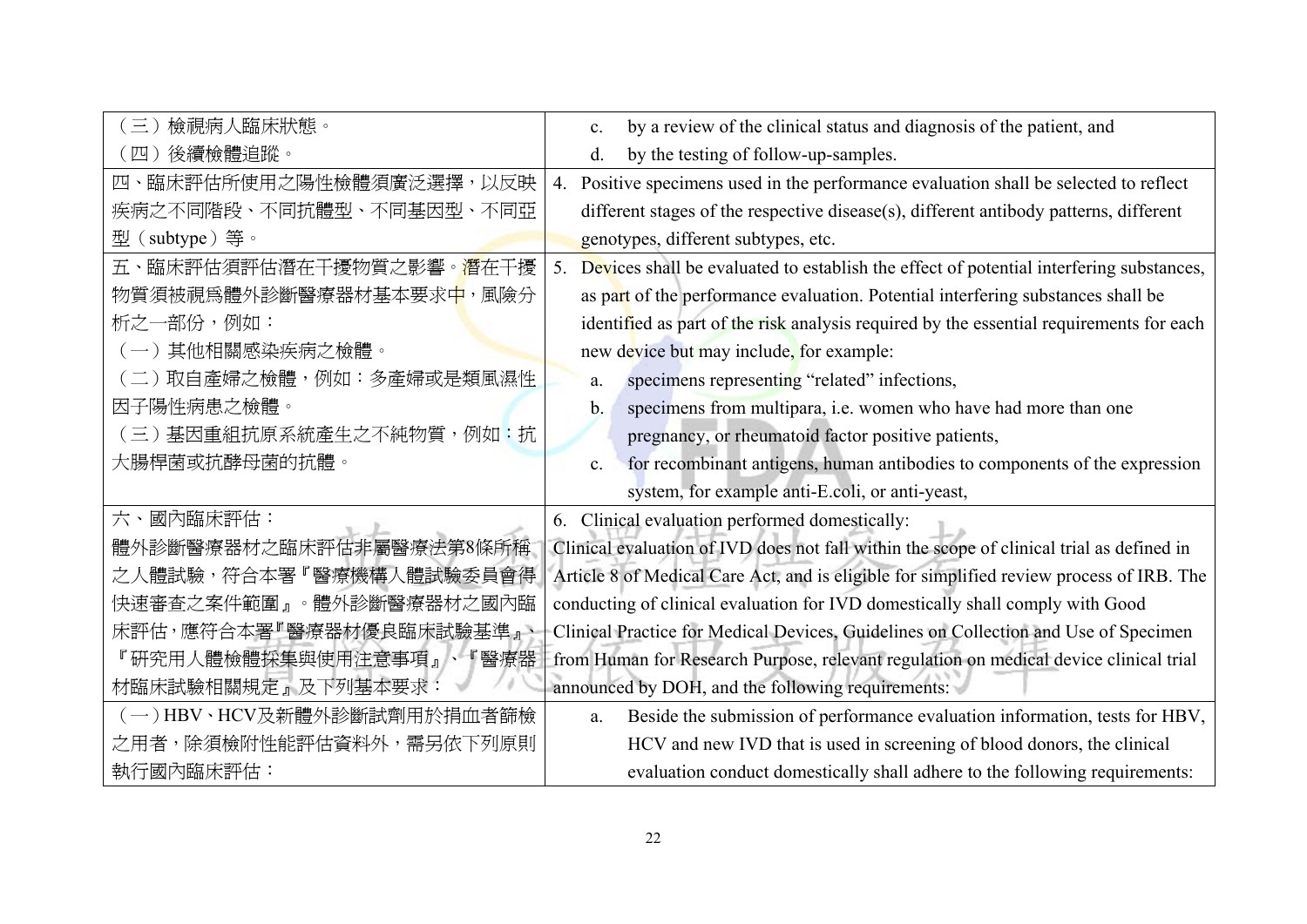| 1、應與國內已核准上市之同類產品比對,若國內尙                | (a) | There shall be comparison with other similar products which have        |
|----------------------------------------|-----|-------------------------------------------------------------------------|
| 無已核准上市之同類產品時,得與本署認定之十大先                |     | been authorized and put on the market clearance in Taiwan, and if no    |
| 進國中至少一國已核准上市之同類產品進行比對。                 |     | such product exists, it should be compared with similar products that   |
| 2、比對結果若發生歧異時,應以Western blot、臨床         |     | have market clearance in one of the aforementioned 10 advanced          |
| 診斷或其他試驗來加以證實。                          |     | countries.                                                              |
| 臨床評估之設計與結果須能顯示或證明器材之實                  | (b) | In the comparison, if there is any deviation, another verification test |
| 質相等性。                                  |     | shall be used such as Western Blot or clinical diagnostic tests.        |
| 4、得執行國內臨床評估之單位,以台灣血 <mark>液基</mark> 金會 | (c) | The design and results of clinical evaluations shall be able to show or |
| 台北捐血中心、高雄捐血中心及教學醫院,由上列單                |     | prove the substantial equivalency of the products.                      |
| 位擇三單位進行,每單位至少各測試二百份以上之檢                | (d) | Clinical evaluation shall be conducted from any 3 of the following      |
| 體,且須包含陽性及陰性檢體。若陽性或陰性檢體於                |     | institutions, Taipei Blood Center of the Blood Services Foundation,     |
| 國內取得不易,得以國際檢體組(International panel)    |     | Kaohsiung Blood Center of the Blood Services Foundation and             |
| 取代之。                                   |     | teaching hospitals, and at least 200 samples are tested at each of the  |
| 5、無同類產品可供比對測試之試劑,則以新體外診                |     | selected institutes, including both positive and negative specimens.    |
| 斷醫療器材管理。除與公共衛生或血液安全相關之新                |     | In cases where positive or negative specimens are difficult to obtain,  |
| 體外診斷醫療器材,必要時本署得要求計畫書送署審                |     | an International panel should be used instead,                          |
| 查外,其餘計畫書毋須送署審查,惟臨床評估仍須經                | (e) | In cases where no similar IVD product is available for comparison,      |
| 醫療機構人體試驗委員會核准後始得執行。                    |     | the device shall be regulated as new IVD. With the exception of new     |
| 6、臨床評估之檢體,須依衛生署公告之「硏究用人」               |     | IVD that related to public health or blood safety, whereby DOH          |
| 體檢體採集與使用注意事項」進行之。                      |     | could request the submission of protocol for review, otherwise          |
| 7、執行臨床評估之場所,須考量操作之生物安全性,               |     | clinical evaluation can be conducted after the approval of IRB of the   |
| 並進行適當之防護。                              |     | evaluation institutions and do not have to first submit the proposal to |
| 8、肝炎體外診斷試劑與同類產品比對之特異性誤差                |     | DOH for review.                                                         |
| 不得大於百分之二。                              | (f) | Collection of Specimen for the clinical evaluation shall be done        |
|                                        |     | according to the "Guidelines on Collection and Usage of Human           |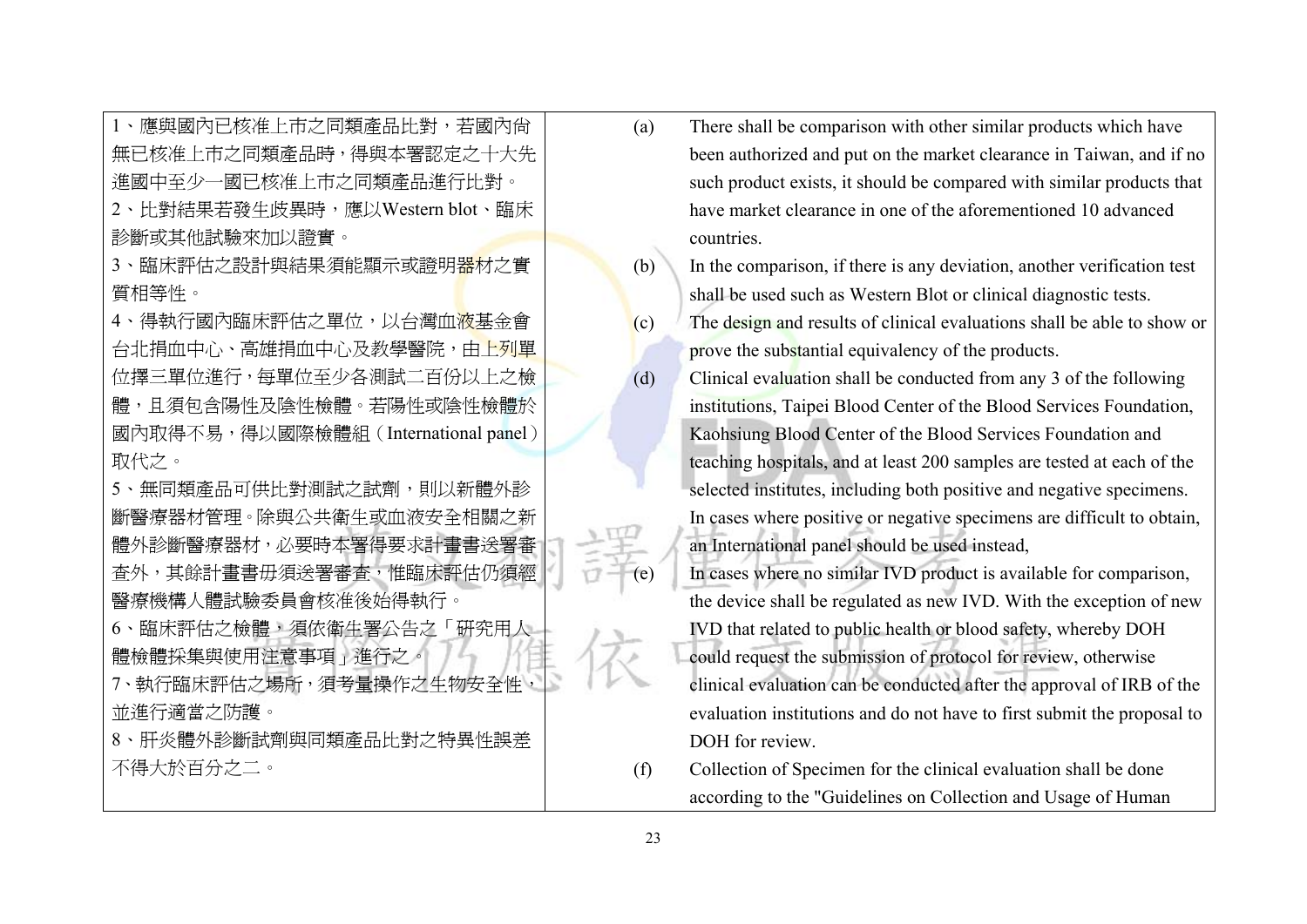|                                        |                | Specimen" announced by the Department of Health.                                |
|----------------------------------------|----------------|---------------------------------------------------------------------------------|
|                                        |                | When conducting clinical evaluation, consideration shall be given to<br>(g)     |
|                                        |                | the operational biosafety at the location, and shall carry out the              |
|                                        |                | appropriate safety measures.                                                    |
|                                        |                | For comparison of IVD for hepatitis against a similar product, the<br>(h)       |
|                                        |                | specificity should not be differ by more than 2%.                               |
| 〔二 〕除上述產品外,其他體外診斷醫療器材由廠商               | $\mathbf{b}$ . | For IVD other than above mentioned, the number of samples used for clinical     |
| 依據產品特性,利用各種統計工具及方法, <mark>規</mark> 劃臨床 |                | evaluations shall be depending on the characteristics of the product and        |
| 評估所需樣本數,並提供樣本數計算方法及其 <mark>參考依</mark>  |                | calculate using statistical tools and method. The calculation of sample         |
| 據。本署建議臨床評估樣本數應至少具有80%以上之               |                | number and relevant references should be provided by the manufacturer.          |
| 檢定力 (Power) 宣稱的性能,或以其他方法訂定臨            |                | DOH recommends that the number of clinical evaluation samples should            |
| 床評估樣本數。臨床評估報告之檢體組成及數量,須                |                | have at least 80% of the statistical power to support the declaration of        |
| 足以支持仿單宣稱之測試項目或性能。臨床評估報告                |                | performance, or to use other method to establish the number of samples for      |
| 經審議後,如具有人種差異性、地區特異性等體外診                |                | clinical evaluation. The number and profile of specimens in the clinical        |
| 斷醫療器材,本署得要求另執行國內臨床評估。                  |                | evaluation report shall be adequate to support the declaration of test item and |
|                                        |                | performance stated on the instruction. After reviewing the clinical evaluation  |
|                                        |                | report, DOH can request for clinical evaluation conducted domestically for      |
|                                        |                | IVD performance that can have racial or geographical variance.                  |
| (三)本署鼓勵醫療院所及臨床評估之實驗室、管                 | $\mathbf{C}$ . | DOH encourages clinical institutions and clinical evaluation laboratories,      |
| 理、品保及研究人員遵循本署推動及落實之「藥物非                |                | management, quality control and research professionals to follow Good           |
| 臨床試驗優良操作規範(GLP)」,並辦理「GLP 自             |                | Laboratory Practice (GLP) of DOH and to apply for voluntary GLP audit.          |
| 願性查核」。                                 |                |                                                                                 |
| 附錄一、標籤或包裝須載明下列資訊:                      |                | Appendix I. Labeling and packaging information                                  |
| 一、製造業者的名稱與地址。輸入醫療器材應註明輸                |                | Name and address of the manufacturer. For devices imported into Taiwan, it      |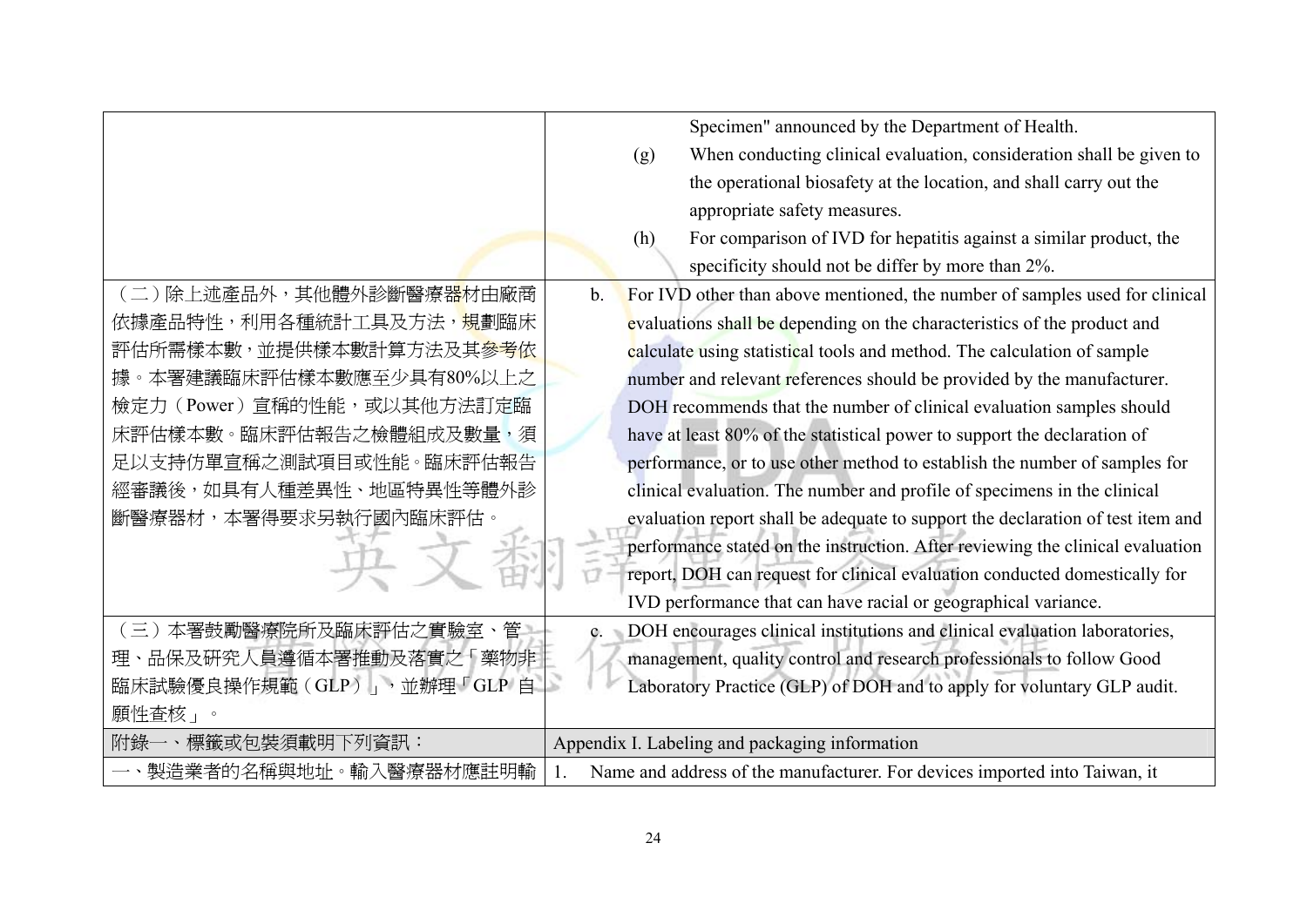| 入藥商與製造廠之名稱與地址。                          |    | should clearly labeled with the name and address of the importer and the original        |
|-----------------------------------------|----|------------------------------------------------------------------------------------------|
| 二、供使用者鑑別該體外診斷醫療器材以及包裝內容                 |    | manufacturer;                                                                            |
| 之詳細資訊。                                  | 2. | Details necessary for the user to uniquely identify the device and the contents of       |
| 三、若爲無菌產品,須標示「無菌」字樣。                     |    | the packaging;                                                                           |
| 批號或產品系列編號。<br>四                         | 3. | Labeling with the word 'STERILE', where appropriate;                                     |
| 五、試劑須標示最終成品之製造日期及有效 <mark>期</mark> 間或保  | 4. | Batch code, preceded by the word 'LOT', or the serial number;                            |
| 存期限、保存方法,並須儘可能標示器材或配件的安                 | 5. | Date of manufacture and expiration period or the storage period and storage              |
| 全及性能完整性的使用期限。期限須儘可能以年份/                 |    | condition should be labeled on the product. If appropriate, an indication of the         |
| 月份/日期的順序表達。                             |    | date by which the device or part of it shall be used, in safety, without degradation     |
| 六、「供體外診斷使用 For In Vitro Diagnostic Use」 |    | of performance, expressed as the year, the month and, where relevant, the day, in        |
| 等字樣。                                    |    | that order;                                                                              |
| 七、特別的儲存及處理條件。                           | 6. | The statement "For In Vitro Diagnostic Use" indicating the in vitro use of the           |
| 八、特別的操作指示。                              |    | device;                                                                                  |
| 九、適當的警告及注意事項。                           |    | Storage and/or handling conditions;                                                      |
| 十、明確載明是否爲供使用者自我測試之家用體外診                 | 8. | Operating instructions;                                                                  |
| 斷醫療器材。                                  | 9. | Warnings and/or precautions to take;                                                     |
|                                         |    | 10. Indication for self-testing, if appropriate.                                         |
| 附錄二、仿單須明確說明其效能及用途,並儘可能包                 |    | Appendix II. The content of the instruction shall clearly state the performance and use, |
| 括以下事項:                                  |    | and, where possible, contains the following:                                             |
| 一、除了無須載明批號及使用期限外,仿單須依前述                 |    | Details referred to in Appendix I with the exception of the batch number and             |
| 標籤須載明之內容刊載相關資訊。                         | S  | expiration date;                                                                         |
| 二、試劑之成分,包括性質、主成分的量或濃度或套                 | 2. | Composition of the reagent product by nature and amount or concentration of the          |
| 組的敘述。若該試劑含其他可能影響量測結果之成                  |    | active ingredient(s) of the reagent(s) or kit as well as a statement, where              |
| 分,亦須加以說明。                               |    | appropriate, that the device contains other ingredients which might influence the        |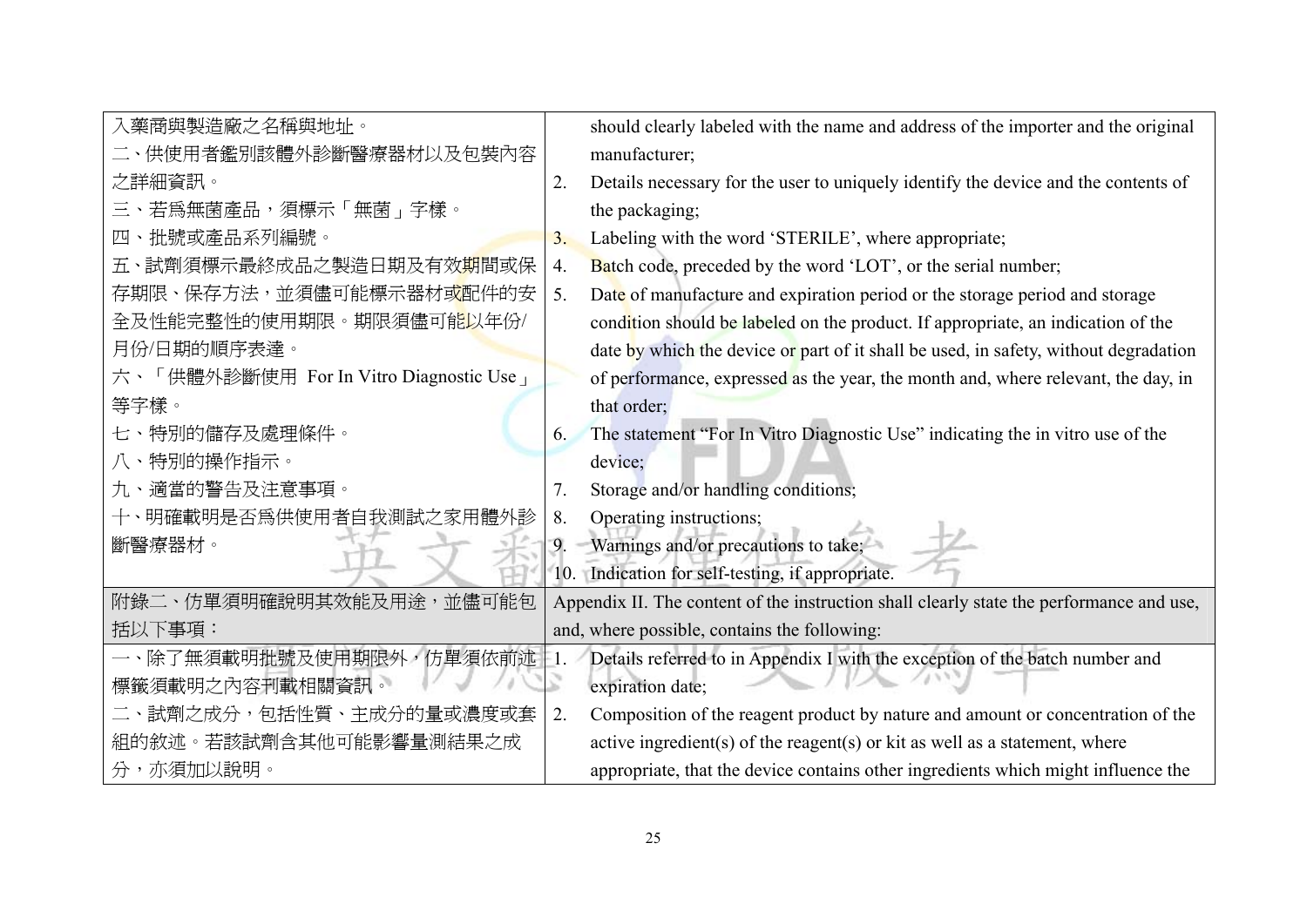| 三、拆封後之儲存條件與有效期限,並附有試劑的儲                |     | measurement;                                                                          |
|----------------------------------------|-----|---------------------------------------------------------------------------------------|
| 存條件與安定性資訊。                             | 3.  | Storage conditions and shelf life following the first opening of the primary          |
| 四、所需的特殊設備以及確保該設備正常運作的資                 |     | container, together with the storage conditions and stability of working reagents;    |
| 訊。                                     | 4.  | Indication of any special equipment required including information necessary for      |
| 五、所使用檢體的形式,蒐集檢體的特殊要求, <mark>採檢</mark>  |     | the identification of that special equipment for proper use;                          |
| 前的準備。必要時,須包括儲存條件及病患 <mark>準</mark> 備的說 | 5.  | The type of specimen to be used, any special conditions of collection,                |
| 明。                                     |     | pre-treatment and, if necessary, storage conditions and instructions for the          |
|                                        |     | preparation of the patient;                                                           |
| 六、須詳細說明試劑方法原理及須遵循的操作 <mark>程序</mark> , | 6.  | Detailed description of the principle of the method and procedure to be followed      |
| 包括使用前的必要處理程序,如配製、反應時間、稀                |     | in using the device, and details of any further procedure or handling needed before   |
| 釋、儀器檢查等。                               |     | the device can be used, for example, reconstitution, incubation, dilution,            |
| 須包括特定的分析性能特徵,例如靈敏度、特異<br>七、            |     | instrument checks, etc;                                                               |
| 性、準確度、精密度、重複性、再現性、偵測之限制、               | 7.  | Specific analytical performance characteristics (e.g. sensitivity, specificity,       |
| 量測範圍、以及使用者可使用的參考量測程序與參考                |     | accuracy, repeatability, reproducibility, limits of detection and measurement range,  |
| 物質。                                    |     | and information about the use of available reference measurement procedures and       |
| 計算分析結果所使用的數學方法                         |     | materials by the user,- the principle of the method;                                  |
| 須提供校正液的量測追溯性。<br>九、                    | 8.  | Mathematical approach upon which the calculation of the analytical result is          |
| 當器材分析效能改變時須採取之措施。                      |     | made;                                                                                 |
|                                        | 9.  | Traceability of the calibrator;                                                       |
|                                        | 10. | Measures to be taken in the event of changes in the analytical performance of the     |
|                                        |     | device;                                                                               |
| 十一、所判定的量的參考區間 (reference intervals),   | 11. | Reference intervals for the quantities being determined, including a description of   |
| 包括適當的參考群體之敘述。                          |     | the appropriate reference population;                                                 |
| 十二、若須與其他器材或設備合併、組裝或連接<br>,須            |     | 12. If the device shall be used in combination with or installed with or connected to |
| 提供詳細的鑑別資料來辨識正確的器材或設備<br>,以便            |     |                                                                                       |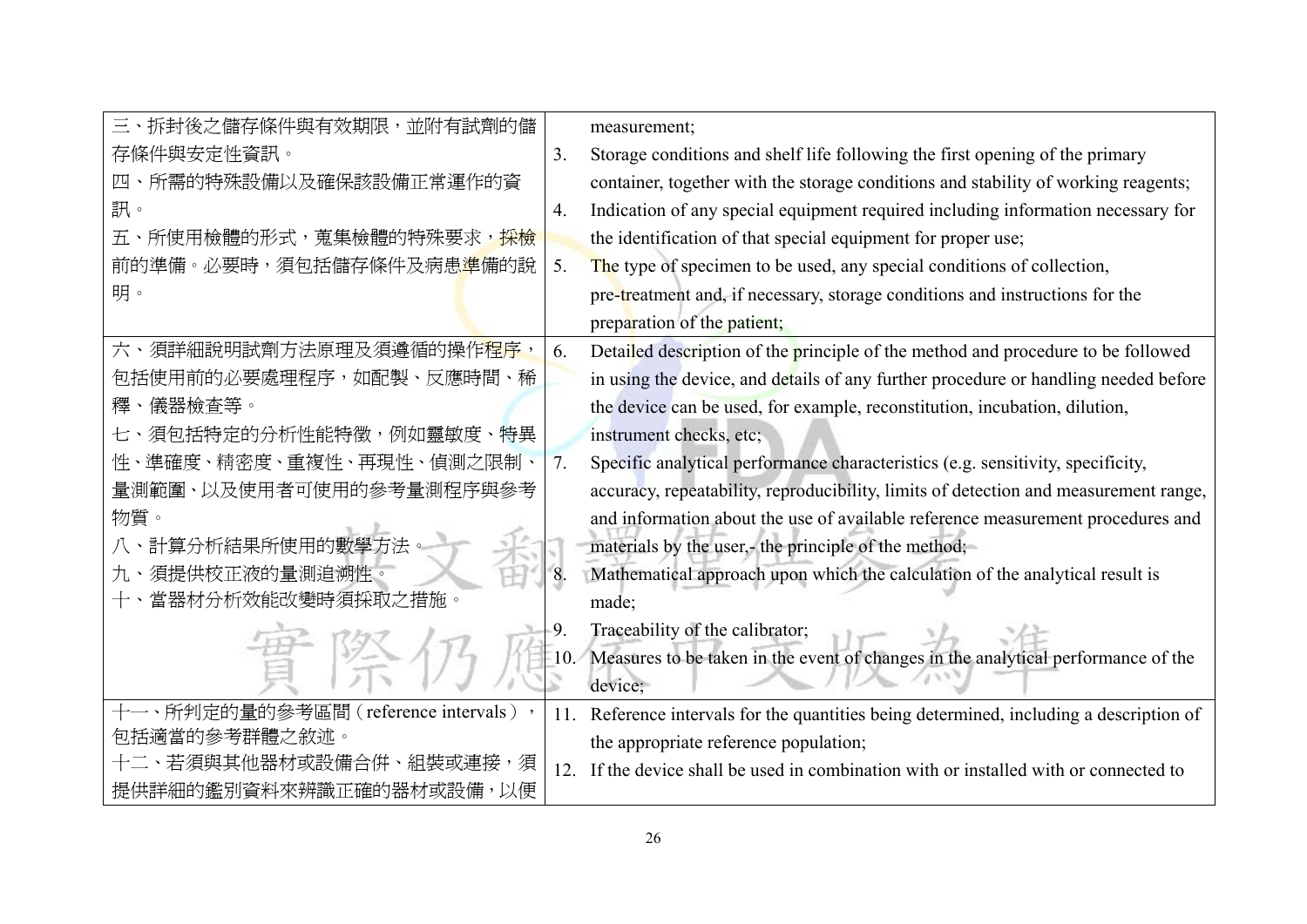| 安全與正確的組裝。                      |     | other medical devices or equipment in order to operate as required for its intended   |
|--------------------------------|-----|---------------------------------------------------------------------------------------|
| 十三、須提供正確組裝以及確保正確而安全地操作所        |     | purpose, sufficient details of its characteristics to identify the correct devices or |
| 需的資訊。並包含品管、校正規定的詳細內容,以確        |     | equipment to use in order to obtain a safe and proper combination;                    |
| 保正確及安全的操作及安全棄置的資訊。             | 13. | All the information needed to verify whether the device is properly installed and     |
| 十四、使用前的加工或處理程序,如滅菌與最終組裝        |     | can operate correctly and safely, details of quality control and calibration needed   |
| 等。                             |     | to ensure that the device operates properly and safely; information about safe        |
| 十五、保護包裝損壞時的必要指示及重新滅菌或去污        |     | waste disposal;                                                                       |
| 染措施。                           | 14. | Details of any further treatment or handling needed before the device can be used     |
|                                |     | (for example, sterilization, final assembly, etc.);                                   |
|                                | 15. | The necessary instructions in the event of damage to the protective packaging and     |
|                                |     | details of appropriate methods of resterilization or decontamination;                 |
| 十六、可重複使用的器材,須說明重複使用次數及再        | 16. | Information on the appropriate processes to allow reuse, including cleaning,          |
| 處裡的程序,包括清潔、消毒、包裝、重新滅菌或淨        |     | disinfection, packaging and resterilization or decontamination, and any restriction   |
| 化,以及重複使用的限制。                   |     | on the number of reuses, if the device is reusable;                                   |
| 十七、關於可能暴露於環境中的磁場、外部電氣干         | 17. | Precautions to be taken as regards exposure, in reasonably foreseeable                |
| 擾、靜電、壓力或壓力之變化、加速度、熱燃源等的        |     | environmental conditions, to magnetic fields, external electrical influences,         |
| 注意事項。                          |     | electrostatic discharge, pressure or variations in pressure, acceleration, thermal    |
| 十八、關於體外診斷醫療器材之使用或棄置之特別、        |     | ignition sources, etc.                                                                |
| 不正常風險(Unusual risk)的注意事項,包括特別保 | 18. | Precautions to be taken against any special, unusual risks related to the use or      |
| 護措施及使用或儲存環境中之不良影響,如熱源等。        |     | disposal of the device including special protective measures, the use or storage at   |
| 當器材包括來自人類或動物原料時,須特別注意其潛        | S   | an unfavorable conditions e.g. heat source; where the device includes substances      |
| 在傳染性。                          |     | of human or animal origin, attention shall be drawn to their potential infectious     |
| 十九、用於自我測試之家用體外診斷醫療器材,另須        |     | nature;                                                                               |
| 遵守以下各項:                        | 19. | Specifications for home-use devices:                                                  |
| 測試結果須清楚表示使非專業人士易於了             |     | the results need to be expressed and presented in a way that is readily<br>a.         |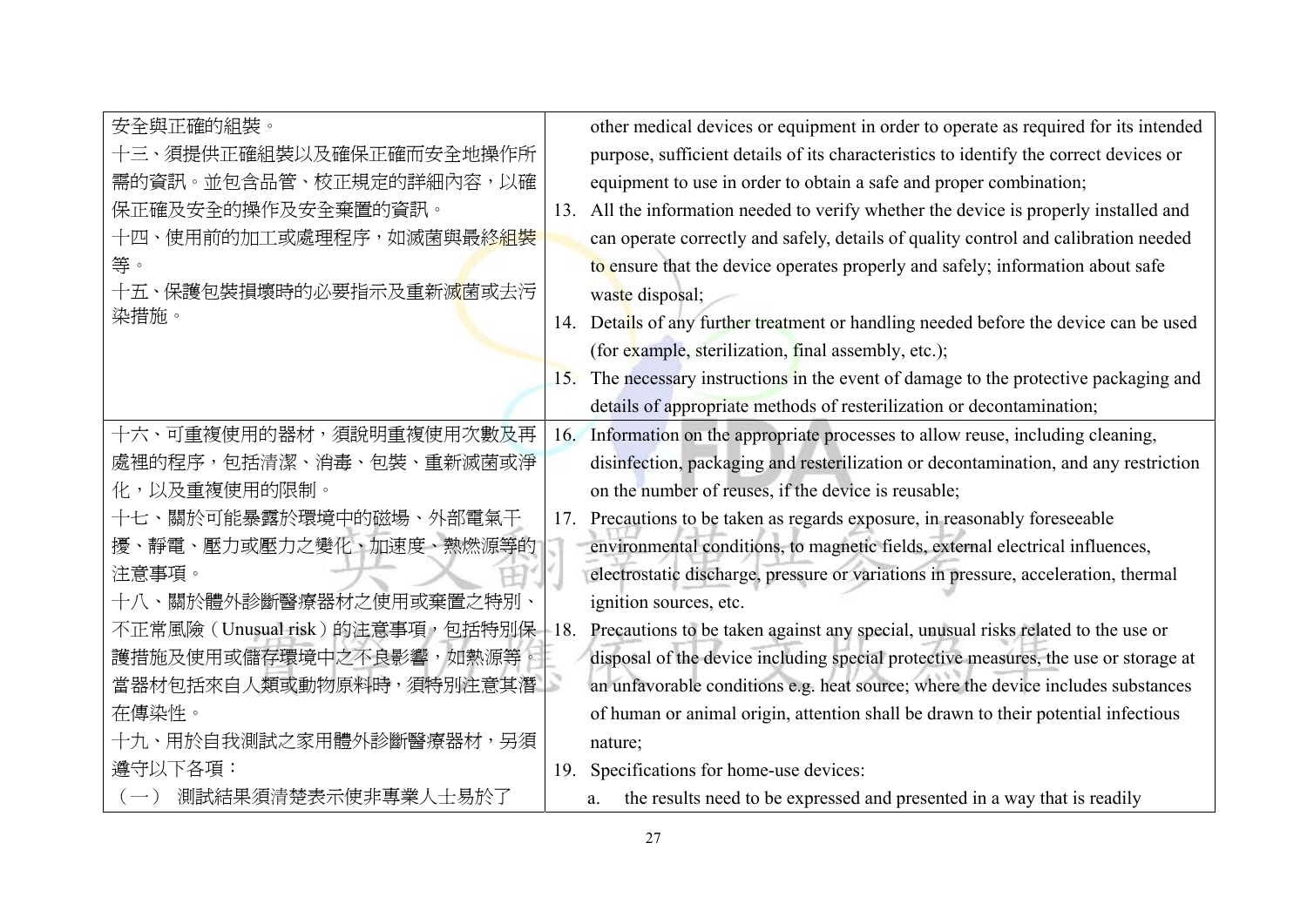| 解,必須提供使用者須採取的措施(如在陽性、陰性、               |                | understood by a lay user; information needs to be provided to the user on        |
|----------------------------------------|----------------|----------------------------------------------------------------------------------|
| 或中間値的情形)的資訊,以及產生僞陰性或僞陽性                |                | action to be taken (in case of positive, negative or indeterminate result) and   |
| 結果的可能性。                                |                | on the possibility of false positive or false negative result,                   |
| (二)若製造業者所提供之相關資訊足以讓使用者了                | $\mathbf{b}$ . | specific particulars may be omitted provided that the other information          |
| 解試劑操作方法與試劑所產出的結果,某些特定事項                |                | supplied by the manufacturer is sufficient to enable the user to use the device  |
| 得省略之。                                  |                | and to understand the result(s) produced by the device,                          |
| (三)須清楚地告知使用者,不應在諮詢 <mark>醫</mark> 師前,採 | $c_{\cdot}$    | the information provided shall include a statement clearly directing that the    |
| 取任何醫療措施。                               |                | user shall not take any decision of medical relevance without first consulting   |
| (四)若使用於監控已知疾病時,須說明病患 <u>須經過</u>        |                | his or her medical practitioner,                                                 |
| 適當訓練,方可以進行治療程序。                        | $d_{\cdot}$    | the information shall also specify that when the device for self-testing is used |
| 二十、仿單的發行日期或最新修正版。                      |                | for the monitoring of an existing disease, the patient shall only adapt the      |
| 二十一、指明使用者是否需經特殊的訓練。                    |                | treatment if he has received the appropriate training to do so;                  |
|                                        | 20.            | Date of issue or latest revision of the instructions for use;                    |
|                                        |                | Indication of any particular training requirement                                |
|                                        |                |                                                                                  |

英文翻譯僅供參考 實際仍應依中文版為準